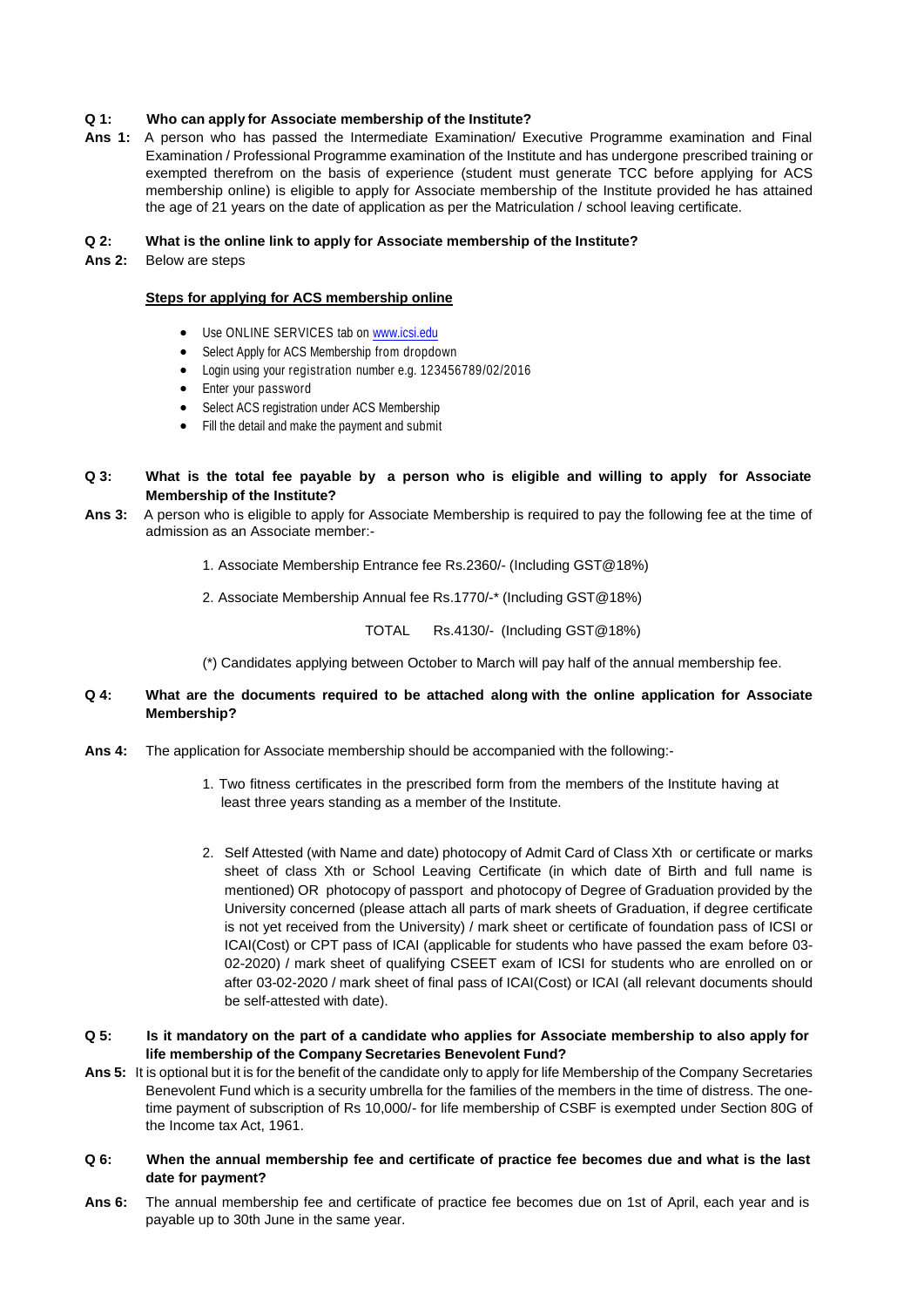## **Q 7: What is the amount of Annual membership fee payable by an Associate and Fellow member?**

**Ans 7:** A member is entitled to retain his membership so long he pays the annual membership fee every year which becomes due on 1st April of each year. Presently the annual membership fee payable is as under:-

(a) Associate Annual Membership fee Rs. 2950/-\* (Including GST@18%)

(b) Fellow Annual Membership fee Rs. 3540/- (Including GST@18%)

(\* For members admitted on or after 01.04.2021, the Associate Annual Fees is Rs. 1770/- Including GST@18% This benefit is applicable for a maximum of two financial years including the year of admission)

#### **Q 8: How to pay annual membership fee by the members?**

- **Ans 8** Annual membership fee is accepted through online mode only. Payment made through any other mode is not acceptable. The steps to make payment has been made easy and all should take note of the same. The fee can be remitted through ONLINE mode only using the payment gateway of the Institute's website [www.icsi.edu.](https://u2186533.ct.sendgrid.net/wf/click?upn=uREuIGUbUFAISt9JMqtrGkbH7xKg3ntZGXAVknyHot5SV8yGW-2FRxT9uF3PDUVaEPLs-2FmZt2r1BKFi9axlhY7gOMa1pDIxQbm0P7LeqMZnvEC-2BFv4cya-2Fg1oiufuqfKqqXFS3E05r9O0PTY4DKV7TweyYwxP5Kg0xSXap09RCtJIU8M1HY5tJh5Et9K1Z9hRQgOZRVHyUXUMjM8Q7lKImlw-3D-3D_6EcXPH4DQmGsmztJUA7r-2BnBPyfRHMx6-2FMa65ZW0XT7kizu6smKy10wDO8XXgjmTbJUBGadLX5180lOkBGylvIty9QB-2BDYRqvAZmknRZ3eRjC9SIhY5UHDOYwQ0zlDLH0Og-2F9127PLFPAvRL3fT9VF-2Fxae1bOTgyz3rwT90h8a8L035PniS0RyjTpdBMGpXdDRLAAWvx-2Bgrx9Uzk6vMD5fhl8EPyuL-2FDu1rllxwY6sh4igth-2Bnr0woFPCJ7mu8VI7-2BDwu7WhM-2F0s-2BjtRV0fDXXaJ901uCrtGcppJDBpSM-2BtNpvYVLJNXnKEQOJW9GSB-2F75pDAlwH3pX-2FTcKz96pfUaRfOtPHecDoMMAtz9Uzr6S77c-2BPY1iPH6A5fHT4aMxUF9wsewuhjX6OjBTnVTYR9YA-3D-3D) Steps to follow:
	- Use ONLINE SERVICES tab on [www.icsi.edu](http://www.icsi.edu/)
	- Select Member Portal from dropdown
	- Login using your membership number e.g. A1234/F1234
	- Enter your password
	- Click on Renew Link under Notifications on your Home Page
	- Check the details and pay the fee

Members are requested to ensure that their State, Mobile and Email are updated in the address before making the payment. In absence of any one of the above member will not be able to pay the fee.

**Please Note: Members who wish to change their city/district/state/country in their professional or** residential address are require to reselect Country first then State then District and in last the City to **update the addresses.**

#### **Q 9: Can a member pay the annual membership fee in advance?**

**Ans 9:** Yes, for a maximum period of three years. The members who wish to pay the annual fee along with applicable GST in advance may pay the same, accepted through online mode only, for a maximum period of three years in advance for which nointerest will be paid to the member. The scheme of accepting the annual membership fee in advance from the members and the details of the scheme is available on the website of the Institute and is also published in the Chartered Secretary Journal from time to time.

#### **Steps for making advance payment of annual membership fee (accepted through online mode only):**

- Use ONLINE SERVICES tab on [www.icsi.edu](http://www.icsi.edu/)
- Select Member Portal from dropdown
- Login using your membership number e.g. A1234/F1234
- Enter your password
- The link for advance payment will be enabled soon.

#### **The link for advance payment will be enabled soon.**

#### **Q 10: Who are eligible for concession in annual membership fee?**

- **Ans 10:** The member who is 70 year and above is eligible for 75% concession in annual membership feeirrespective of his / her working status.
- **Q 11: What are the steps to avail concession of 75% in annual membership fee online for members who is of age of 70 year and above and not in any gainful employment or practice?**
- **Ans 11:** Steps to avail concession of 75% in annual membership fees for Member of age 70 years and above irrespective of his / her working status

Login to portal [www.icsi.edu](http://www.icsi.edu/)

- Use ONLINE SERVICES tab on [www.icsi.edu](http://www.icsi.edu/)
- Select Member Portal from dropdown
- Login using your membership number e.g. A1234/F1234
- Enter your password
- Click on Renew Link under Notifications on your Home Page
- Check the details and pay the fee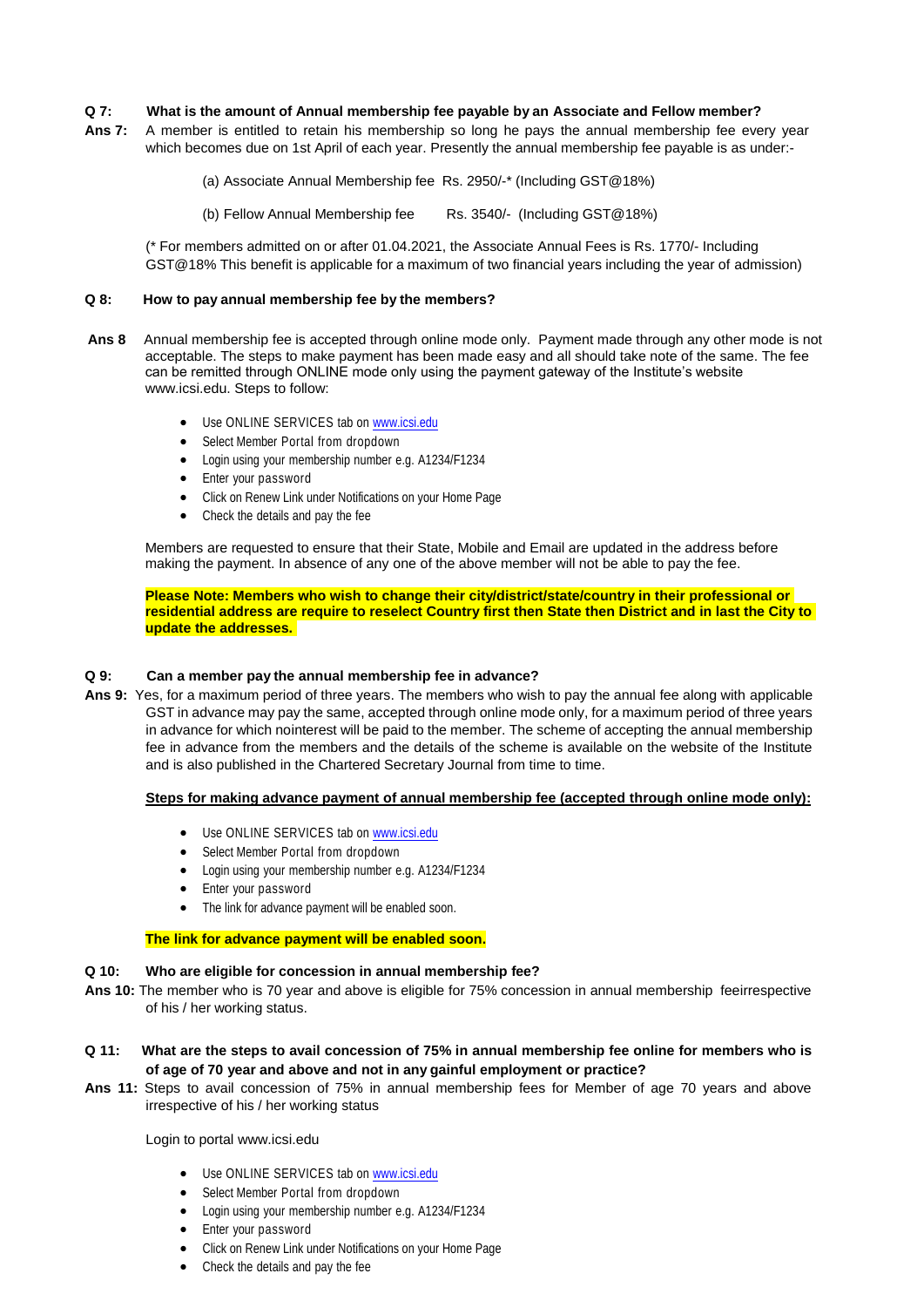## **Q 12: What is the concession applicable for the physically handicapped member?**

**Ans 12:** A member who is physically challenged can seek concession in annual membership fee @ 50% w.e.f. 1st April, 2020. An additional concession of 75% over and above 50% in annual membership fee is applicable for member of age 70 year and above on submission of disability certificate issued by the competent authority.

## **Q 13: How to avail concession in annual membership fee by physically handicapped members online?**

- **Ans 13:** The fee can be remitted through *ONLINE* mode only using the payment gateway of the Institute's website [www.icsi.edu.](https://u2186533.ct.sendgrid.net/wf/click?upn=uREuIGUbUFAISt9JMqtrGkbH7xKg3ntZGXAVknyHot5SV8yGW-2FRxT9uF3PDUVaEPLs-2FmZt2r1BKFi9axlhY7gOMa1pDIxQbm0P7LeqMZnvEC-2BFv4cya-2Fg1oiufuqfKqqXFS3E05r9O0PTY4DKV7TweyYwxP5Kg0xSXap09RCtJIU8M1HY5tJh5Et9K1Z9hRQgOZRVHyUXUMjM8Q7lKImlw-3D-3D_6EcXPH4DQmGsmztJUA7r-2BnBPyfRHMx6-2FMa65ZW0XT7kizu6smKy10wDO8XXgjmTbJUBGadLX5180lOkBGylvIty9QB-2BDYRqvAZmknRZ3eRjC9SIhY5UHDOYwQ0zlDLH0Og-2F9127PLFPAvRL3fT9VF-2Fxae1bOTgyz3rwT90h8a8L035PniS0RyjTpdBMGpXdDRLAAWvx-2Bgrx9Uzk6vMD5fhl8EPyuL-2FDu1rllxwY6sh4igth-2Bnr0woFPCJ7mu8VI7-2BDwu7WhM-2F0s-2BjtRV0fDXXaJ901uCrtGcppJDBpSM-2BtNpvYVLJNXnKEQOJW9GSB-2F75pDAlwH3pX-2FTcKz96pfUaRfOtPHecDoMMAtz9Uzr6S77c-2BPY1iPH6A5fHT4aMxUF9wsewuhjX6OjBTnVTYR9YA-3D-3D) Steps to follow:
	- Use ONLINE SERVICES tab on [www.icsi.edu](http://www.icsi.edu/)
	- Select Member Portal from dropdown
	- Login using your membership number e.g. A1234/F1234
	- Enter your password
	- Click on Renew Link under Notifications on your Home Page
	- Check the details and pay the fee

### **Q 14: How to restore membership for members who have not paid the annual membership fee by 30th September, 2021?**

**Ans 14:** In case a member is not able to pay the annual membership fee by the last date for payment, his name stands removed from the Register of members after that date. The name of the member is restored on payment of annual membership fee for that year, entrance fee Rs 2360/- (Including GST@18%) and a restoration fee of Rs. 295/- (Including GST@18%) along with application in approved Form-BB for restoration of membership.

The restoration can be done through ONLINE mode only using Institute's website [www.icsi.edu](https://u2186533.ct.sendgrid.net/wf/click?upn=uREuIGUbUFAISt9JMqtrGkbH7xKg3ntZGXAVknyHot5SV8yGW-2FRxT9uF3PDUVaEPLs-2FmZt2r1BKFi9axlhY7gOMa1pDIxQbm0P7LeqMZnvEC-2BFv4cya-2Fg1oiufuqfKqqXFS3E05r9O0PTY4DKV7TweyYwxP5Kg0xSXap09RCtJIU8M1HY5tJh5Et9K1Z9hRQgOZRVHyUXUMjM8Q7lKImlw-3D-3D_6EcXPH4DQmGsmztJUA7r-2BnBPyfRHMx6-2FMa65ZW0XT7kizu6smKy10wDO8XXgjmTbJUBGadLX5180lOkBGylvIty9QB-2BDYRqvAZmknRZ3eRjC9SIhY5UHDOYwQ0zlDLH0Og-2F9127PLFPAvRL3fT9VF-2Fxae1bOTgyz3rwT90h8a8L035PniS0RyjTpdBMGpXdDRLAAWvx-2Bgrx9Uzk6vMD5fhl8EPyuL-2FDu1rllxwY6sh4igth-2Bnr0woFPCJ7mu8VI7-2BDwu7WhM-2F0s-2BjtRV0fDXXaJ901uCrtGcppJDBpSM-2BtNpvYVLJNXnKEQOJW9GSB-2F75pDAlwH3pX-2FTcKz96pfUaRfOtPHecDoMMAtz9Uzr6S77c-2BPY1iPH6A5fHT4aMxUF9wsewuhjX6OjBTnVTYR9YA-3D-3D): **(Kindly check and update your address before proceeding for Restoration)**

- Use ONLINE SERVICES tab on [www.icsi.edu](http://www.icsi.edu/)
- Select Member Portal from dropdown
- Login using your membership number e.g. A1234/F1234
- Enter your password
- Select Track ACS /FCS Membership from dropdown menu ACS/FCS Membership
- Search your detail and select the radio button on visible record
- Click on Restoration Request tab
- Fill the detail and Proceed for Payment

## **Q 15: How to restore membership for members who have not paid the annual membership fee by the last date in any previous year?**

**Ans 15:** In case a member is not able to pay the annual membership fee in any previous year by the last date for payment, his name stands removed from the Register of members after that date. The name of the member is restored on payment of annual membership fee for that year and the arrears, entrance fee Rs 2360/- (Including GST@18%) and a restoration fee of Rs. 295/- (Including GST@18%) along with application in approved Form-BB for restoration of membership.

Steps for making online payment for Restoration: **(Kindly check and update your address before proceeding for Restoration)**

**Please Note: Members who wish to change their city/district/state/country in their professional or** residential address are require to reselect Country first then State then District and in last the City to **update the addresses.**

- Use ONLINE SERVICES tab on [www.icsi.edu](http://www.icsi.edu/)
- Select Member Portal from dropdown
- Login using your membership number e.g. A1234/F1234
- Enter your password
- Select Track ACS /FCS Membership from dropdown menu ACS/FCS Membership
- Search your detail and select the radio button on visible record
- Click on Restoration Request tab
- Fill the detail and Proceed for Payment

Members who do not have PASSWORD (User Name is your ACS / FCS number for eq. A12345 / F12345) can retrieve their password (if their email id & mobile number is registered with the Institute). The members who do not have registered email id & mobile number may make the request on [http://support.icsi.edu b](http://support.icsi.edu/)y attaching scanned copy of Photo ID proof.

### **Q 16: How to whitelist once email to get bulk email?**

**Ans 16:** Member is required to write an email at [member@icsi.edu](mailto:member@icsi.edu) from his/her registered email id to whitelist the email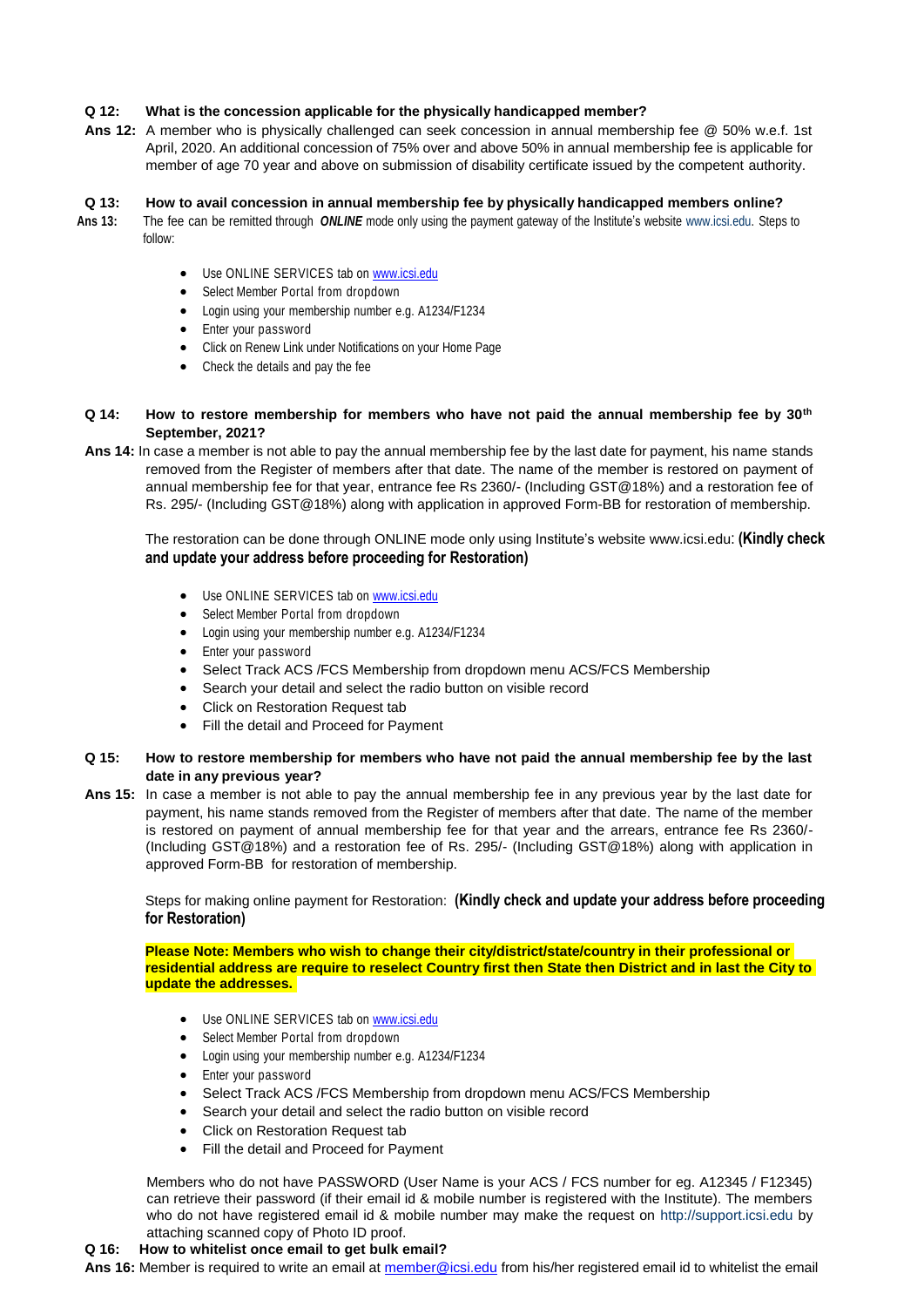id.

# **Q 17: Who can apply for Certificate of Practice?**

**Ans 17:** A member may apply to the Institute in the appropriate form for issue of a certificate of practice entitling him to practice as a Company Secretary anywhere in India.

The member is also required to intimate about his earlier engagements, if any. In case the member was in employment earlier, a copy of the relieving letter from his immediate past Employer Company. A copy of Form-32/DIR-12 in respect of his cessation of his employment (if employed as whole time Company Secretary) or letter of cancellation of certificate of practice of the concerned professional body if earlier engaged in some other profession.

- **Q 18: Is it necessary for a candidate to apply simultaneously for certificate of practice also if he is willing to practice as a Company Secretary while applying for his admission as an Associate member of the Institute?**
- **Ans 18:** No, the candidate should apply for Certificate of Practice after being admitted as an Associate member of the Institute.

### **Q 19: How to apply for issue, renewal or restoration of Certificate of Practice?**

**Ans 19:** The application for issue of Certificate of Practice can be made online through Institute's web portal www.icsi.edu The steps and check-list of documents to be submitted are given below:

Steps for applying online certificate of practice:

- Use ONLINE SERVICES tab on [www.icsi.edu](http://www.icsi.edu/)
- Select Member Portal from dropdown
- Login using your membership number e.g. A1234/F1234
- Enter your password
- From the drop down menu of COP select COP issue
- Check the detail and pay the fees.

# **20: How to renew Certificate of Practice? How to submit online form D for renewal of Certificate of Practice**

**Ans 20:** Members can renew the certificate of practice through the Institute's portal [www.icsi.edu](http://www.icsi.edu/)

Steps for applying online certificate of practice:

- Use ONLINE SERVICES tab on [www.icsi.edu](http://www.icsi.edu/)
- Select Member Portal from dropdown
- Login using your membership number e.g. A1234/F1234
- Enter your password
- From the drop down menu COP select COP renewal
- Check the details and pay the fees.
- Q 21: Can a member make the payment of his annual membership fee along with Certificate of Practice **fee online?**
- **Ans 21:** Yes, while following the steps to make annual membership fee the member can include the COP fee by clicking "Include COP fee" option at payment screen
- **Q 22: Can a member make the payment of renewal of Certificate of Practice fee online who has already paid the annual membership fee before for current Financial Year?**
- **Ans 22:** Yes, the member can deposit the fee by following the steps given in question no. 20
- **Q 23: What are the steps for renewal of Certificate of Practice fee online for member who has already paid the annual membership fee before for current Financial Year?**
- **Ans 23:** The member can renew COP by following the steps given in question no. 20

### **Q 24: Can a member pay renewal of Certificate of Practice fee without paying the annual membership fee?**

**Ans 24:** No, the annual membership fee must be paid to pay the renewal of certificate fee.

### **Q 25: How to restore Certificate of Practice (COP)?**

**Ans 25:** Members holding Certificate of Practice who have not paid the COP fee by the last date of payment can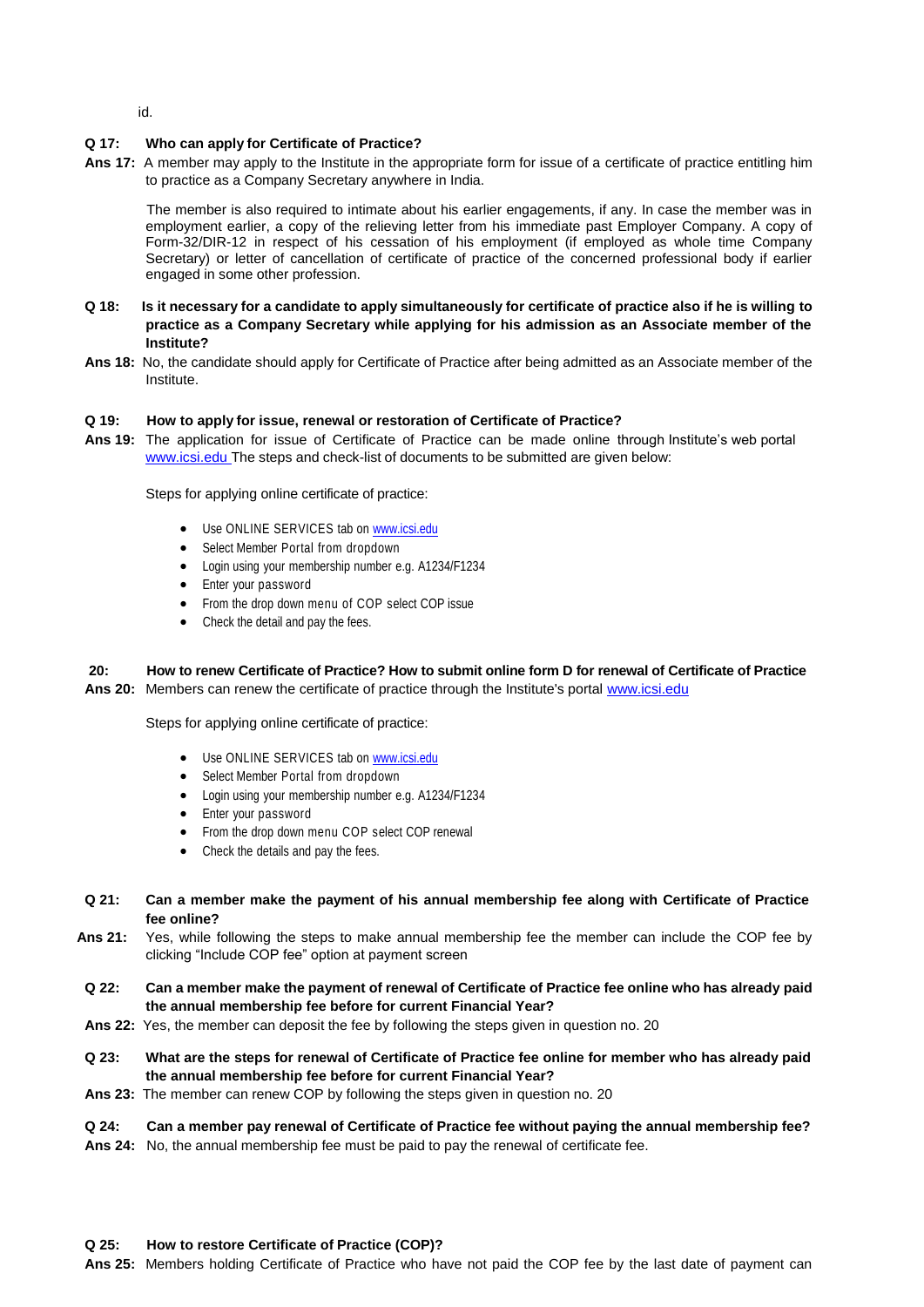restore their Certificate of Practice in the same financial year latest by 31st March by submitting online form D and paying the restoration fee, along with COP fee with applicable GST@18%. After 31st March, the Certificate of Practice cannot be restored and a fresh certificate of practice has to be obtained.

# o . **Applicable Fee for restoration of Certificate of Practice is below:**

| Particulars                                                                                                                                                          | Fee                               |  |  |
|----------------------------------------------------------------------------------------------------------------------------------------------------------------------|-----------------------------------|--|--|
| COP Annual Fee for Associate Members<br>(During the first 2 years of newly admitted ACS members) (Applicable<br>if fee is not received by 30th June / extended date) | Rs. 1770/-<br>(Including GST@18%) |  |  |
| COP Annual Fee for ACS Members admitted on or before 31-03-2020<br>and FCS (Applicable if fee is not received by 30th June/last date)                                | Rs. 2360/-<br>(Including GST@18%) |  |  |
| Restoration fee<br>(Applicable if fee is not received by 30th June/last date)                                                                                        | Rs. 295/-<br>(Including GST@18%)  |  |  |

# **Q 26: What is the fee for obtaining the certificate of practice of the ICSI?**

**Ans 26:** The application is to be accompanied with annual certificate of practice fee of Rs. 2360/-\* (Including GST@18%). Only half of the Annual certificate of practice fee is payable if the application for issue of certificate of practice is made between Octobers to March. (\*For Associate members admitted on or after 01.04.2021, the Annual COP fee is Rs. 1770/- Including GST@18% This benefit is applicable w.e.f. 01-04- 2021 for a maximum of two financial years from the date of admission as an Associate member). The annual membership fee for the current year Rs. 2950/-\* (Including GST@18%) for ACS or Rs. 3540/- (Including GST@18%) for FCS is to be paid at the time of applying for issue of certificate of practice, if not already paid. (\*For members admitted on or after 01.04.2021, the Associate Annual Fees is Rs. 1770/- (Including GST@18%). This benefit is applicable for a maximum of two financial years including the year of admission as an Associate)

| <b>Particulars</b>                                                                                                                            | Fee per year for existing COP<br>holder<br>or<br>(If applying new cop between<br>April – September) | Half yearly fee - Applicable if<br>applying for new<br><b>COP</b><br>between Octobers - March |
|-----------------------------------------------------------------------------------------------------------------------------------------------|-----------------------------------------------------------------------------------------------------|-----------------------------------------------------------------------------------------------|
| <b>COP</b><br>Fee<br>Annual<br>for<br><b>Associate Members</b><br>(During the first 2 years of<br>admitted<br><b>ACS</b><br>newly<br>members) | Rs. 1770/- Including GST@18%                                                                        | Rs 885/- Including GST@18%                                                                    |
| <b>COP Annual Fee for ACS</b><br>Members admitted on or<br>before 31-03-2021                                                                  | Rs.<br>$2360/-$<br>(Including)<br>GST@18%)                                                          | $Rs$ 1180/- Including $GST@18\%$                                                              |
| <b>COP Annual Fee for Fellow</b><br><b>Members</b>                                                                                            | $2360/-$<br>Rs.<br>(Including)<br>GST@18%)                                                          | $Rs$ 1180/- Including $GST@18\%$                                                              |

Note: The annual Certificate of Practice (COP) fee shall become due on the first day of April in each year. Members who have not paid annual fee for renewal of Certificate of Practice till 30th day of June **or (extended date) of the relevant year, his / her COP will be cancelled automatically. Member can restore his /her Certificate of Practice by paying the restoration fee in addition to the annual COP fee till 31st March of next year.**

# Q 27: Is a member entitled for issue of certificate of practice of the Institute while in employment?

**Ans 27:** No. A member who is in employment evidencing a master – servant relationship with the employer or contract of service is not entitled for issue of certificate of practice of the Institute in terms of Regulation 168 of the Company Secretaries Regulations, 1982.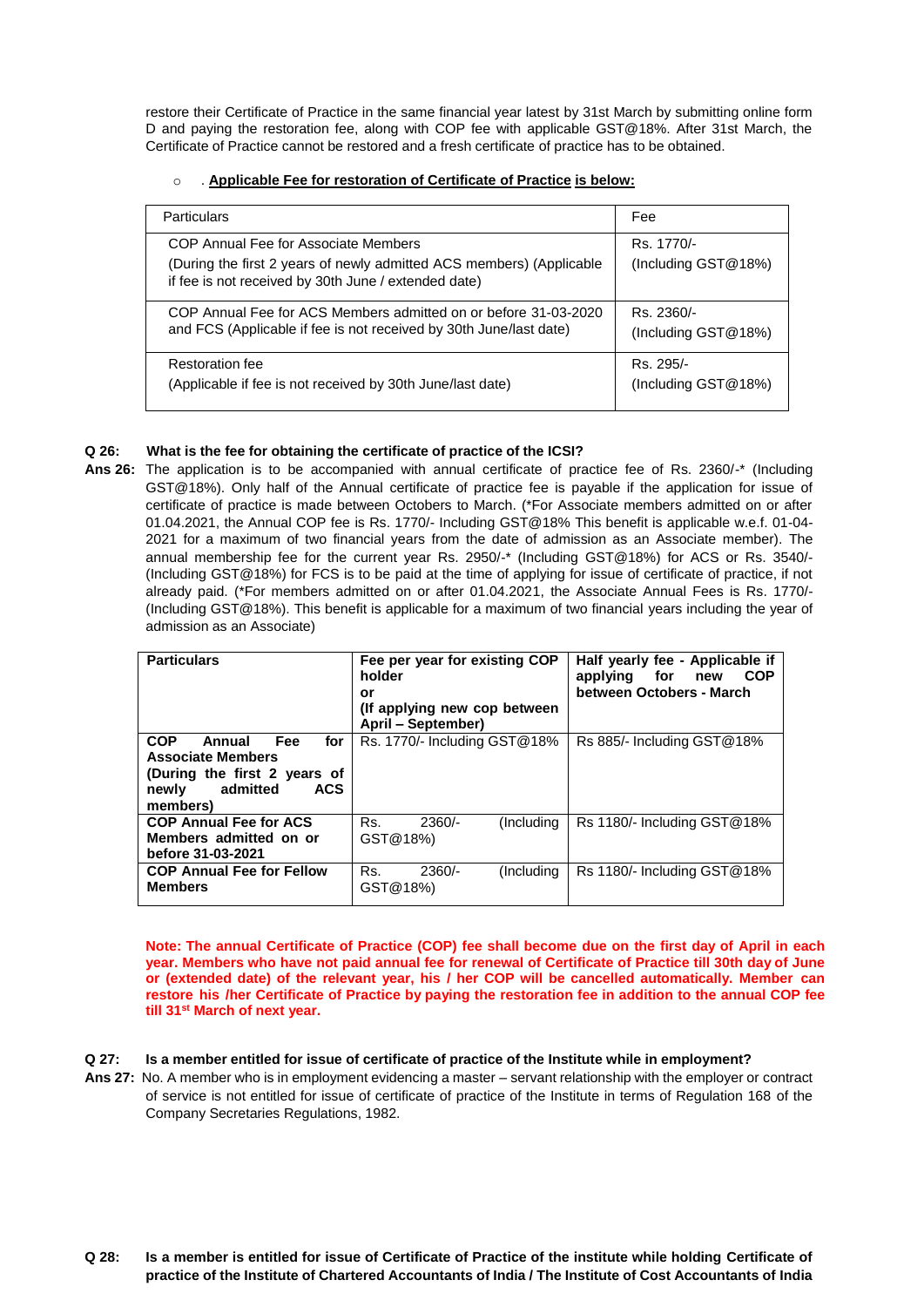### **/ Bar Council or any other professional body?**

**Ans 28:** No. A member who is holding certificate of practice from any professional body including ICAI, ICMAI or any Bar Council is not entitled for issue of certificate of practice of the ICSI in terms of Regulation 168 of the Company Secretaries Regulations, 1982.

### **Q 29: Can a member holding Certificate of Practice of the Institute engage himself as a partner in a business firm?**

**Ans 29:** A member holding certificate of practice cannot engage himself in any business or occupation. The member with the specific and prior approval of the Institute may have interest or association in family business concerns provided that the members does not hold substantial interest in such concerns.

## **Q 30: What is the procedure for getting the certificate of practice cancelled?**

- **Ans 30:** (1) A certificate of practice issued under sub-section (1) of section 6 shall be liable for cancellation, if
	- **(a)** the name of the holder of the certificate is removed from the Register under sub-sections (1) and (2) of section 20; or
		- **(b)** the Council is satisfied, after giving an opportunity of being heard to the person concerned, that such certificate was issued on the basis of incorrect, misleading or false information provided by the applicant, or by mistake or inadvertence on the part of the Institute ; or
		- **(c)** a member who ceased to practice; or
		- **(d)** a member who has surrendered his Certificate of Practice; or
		- **(e)** a member who has not paid annual fee for renewal of certificate of practice till 30th day of June of the relevant year; or
		- **(f)** a member who has not complied with the guidelines of the Council; or
		- **(g)** a member who ceases to be an Indian National;

### **(2) The cancellation of a certificate shall be effective, –**

- (a) in a case falling under clause (a) of sub-regulation (1), on the date on which and during the period for which the name of the holder of the certificate was removed from the Register of members;
- (b) (b) in a case falling under clause (e) of sub-regulation (1), from the 1st day of July of the relevant year without any notice; and
- (c) (c) in any other case, from such date and for such period, as may be decided by the Council;

**(3) When a certificate is cancelled, the date from which and the period for which the certificate shall stand cancelled shall be communicated in writing by registered post or speed post or courier or by any electronic mode to the member concerned at his professional address and email id available in the Register and may also be published in the Journal or hosted on the website of the Institute.**

**(4) Where a certificate of practice is cancelled under regulation 11 except clause (d) of Regulation 11, the holder of such certificate shall return the certificate to the Secretary within fifteen days from the date of receipt of notice of such cancellation and shall not use or display or continue to use or display the same certificate or membership number in any manner.**

### **(5) The request of member who surrenders his certificate of practice will be considered only on receipt of the original certificate.**

**Note:** The certificate of practice would be cancelled only on or after the date of receipt of the request for cancellation from the member in writing duly signed (hard copy) in prescribed format (available on the Institute's website) along with the original certificate of practice. The request to the Institute along with the original certificate be sent to The Directorate of Membership, ICSI House, C-36, Sector-62, Institutional Area, Noida-201309.

In case, the original certificate of practice is lost, the member has to submit an affidavit in original to that effect in the specified format on non-judicial stamp paper of Rs.20/- duly attested by Notary Public / Oath Commissioner /1st class Magistrate.

*\*COP cancellation Request letter is available at the link: <https://www.icsi.edu/member/formsformembers>*

*\*Format of affidavit is available at link: <https://www.icsi.edu/member/formsformembers/>*

**\* Please note that due to the coronavirus outbreak, you are required to submit the hard copy of the documents as well as the scanned copy of the documents as stated above along with the courier receipt / speed post receipt at email id – [member@icsi.edu t](mailto:member@icsi.edu)o process your request (This applies only in state of lockdown or in any emergency situation as issued by Government).**

### **Q 31: What are the consequences of cancellation of certificate of practice?**

**Ans 31:** When the certificate of practice is cancelled, the member is not entitled to practice as a Company Secretary from the date his certificate of practice is cancelled. He will also cease to be a partner of partnership firm of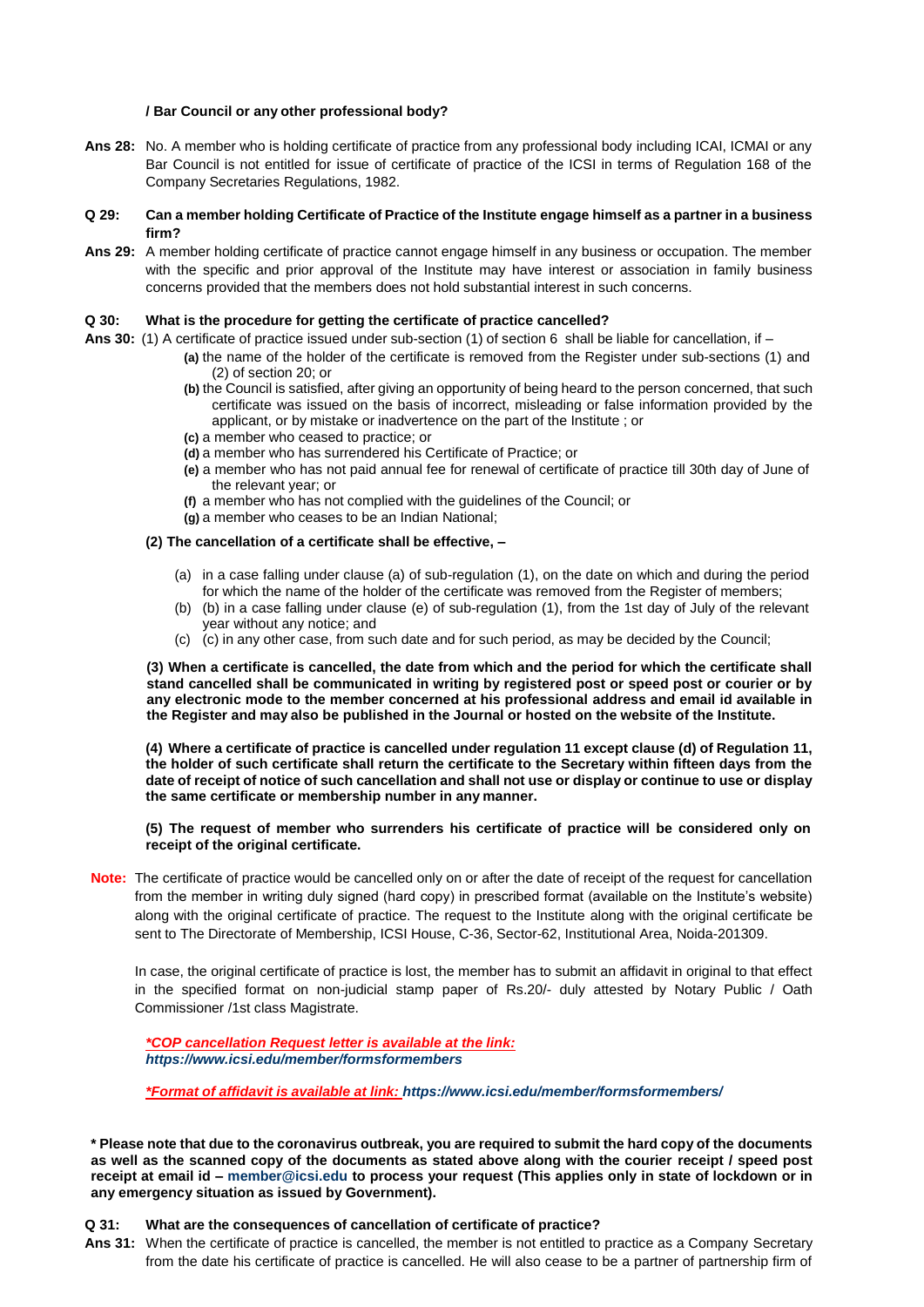Company Secretaries in which he is partner and the partnership firm will be reconstituted accordingly. In the event of his having a proprietorship concern, the same ceases to be in existence from the date the certificate of practice of the member is cancelled. In case, he applies afresh for Certificate of practice, if he/she wishes to revive the sole proprietorship concern as before has to file the form for office particulars, letter of issuance of earlier firm name and copy of approval letter issued earlier.

### **Q 32: Can a member holding certificate of practice of the ICSI practice in his own name?**

**Ans 32:** Yes, a member holding certificate of practice of the ICSI can practice in his own name and submit the particulars of his office in the appropriate form.

## **Q 33: Whether the certificate of practice of a member can be restored retrospectively?**

**Ans 33:** The Council may, on an application made in appropriate form and on payment of such fee, as may be determined by the Council under subsection (3) of section 20, restore the certificate of practice with effect from the date on which it was cancelled, to the member whose certificate has been cancelled due to nonpayment of the annual fee for the certificate of practice and whose application, complete in all respects, together with the fee, is received by the Secretary before the expiry of the relevant year.

In case he was holding the sole proprietorship concern he has to revive the same by filing the Form for office and particulars

## **Q 34: What is the procedure for obtaining the duplicate certificate of Certificate of practice?**

**Ans 34:** The member may submit a written request for obtaining the duplicate certificate of Certificate of practice, as the case may be along with charges of Rs.236/- (Including GST) per duplicate certificate by way of cheque at par or demand draft payable at New Delhi favouring "The Institute of Company Secretaries of India" and also return the mutilated / torn certificate for cancellation. In case, the original certificate is lost, the member has to submit an affidavit to that effect in the specified format on non-judicial stamp paper of Rs.20/- duly attested by Notary Public / Oath Commissioner /1st class Magistrate.

### **Q 35: Who can apply for licentiate of the Institute?**

**Ans 35:** A student who has completed the Final or Professional Programme examination of the Institute may apply within six months from the date of declaration of results for enrolling him as a licentiate by applying online only from the link - <http://stimulate.icsi.edu/> and making online payment of Rs.1180/- (Including GST@18%).

### **Q 36: What are the benefits of becoming a Licentiate?**

**Ans 36:** A student who is enrolled as Licentiate can use the descriptive letter 'Licentiate ICSI to indicate that he has qualified the Final or Professional Programme examination of the Institute. He will be provided with the Chartered Secretary Journal of the Institute free of cost. The licentiate is permitted to borrow books from the library of the Institute, Regional Council or Chapter or participate in the activities of the Institute, its Regional

Council or Chapter as the case may be, subject to such conditions as may be imposed by the Council, Regional Council or Chapter, as the case may be.

### **Q 37: How long a candidate can remain as a Licentiate?**

**Ans 37:** Under Regulation 29(3) of the Company Secretaries Regulations, 1982 any student enrolled as a licentiate is not ordinarily be allowed to renew his enrolment for more than five years after passing the Final or Professional Programme examination of the Institute.

# **Q 38: NA**

**Ans 38:** NA.

### **Q 39: What is the status of a Licentiate?**

- **Ans 39:** Grant of licentiateship under regulation 29 of the Regulations shall entitle the licentiate to use the descriptive letter `Licentiate ICSI' to indicate that he has qualified in the Final or Professional Programme examination of the Institute. However, the same neither confer on such licentiate any rights of a member nor entitle him to claim any form of membership of the Institute or its Regional Council or Chapter, as the case may be.
- **Q 40: Whether a member of the Institute (whether in practice or not) is required to take permission of the Council for pursuing further academic/professional/diploma course?**
- **Ans 40:** No. Members are not required to take any permission from the Council of the Institute for pursuing any academic/ professional/ diploma course. However, they may forward the certificate of having completed the course for noting in the records of the Institute.
- **Q 41: What is the procedure for approval of name of proprietorship concern or partnership firm of company secretaries?**
- **Ans 41:** A member who wishes to practice as a proprietorship concern or in the partnership firm is to apply to the Institute for approval of name of the concern / firm in accordance with the guidelines laid down by the Council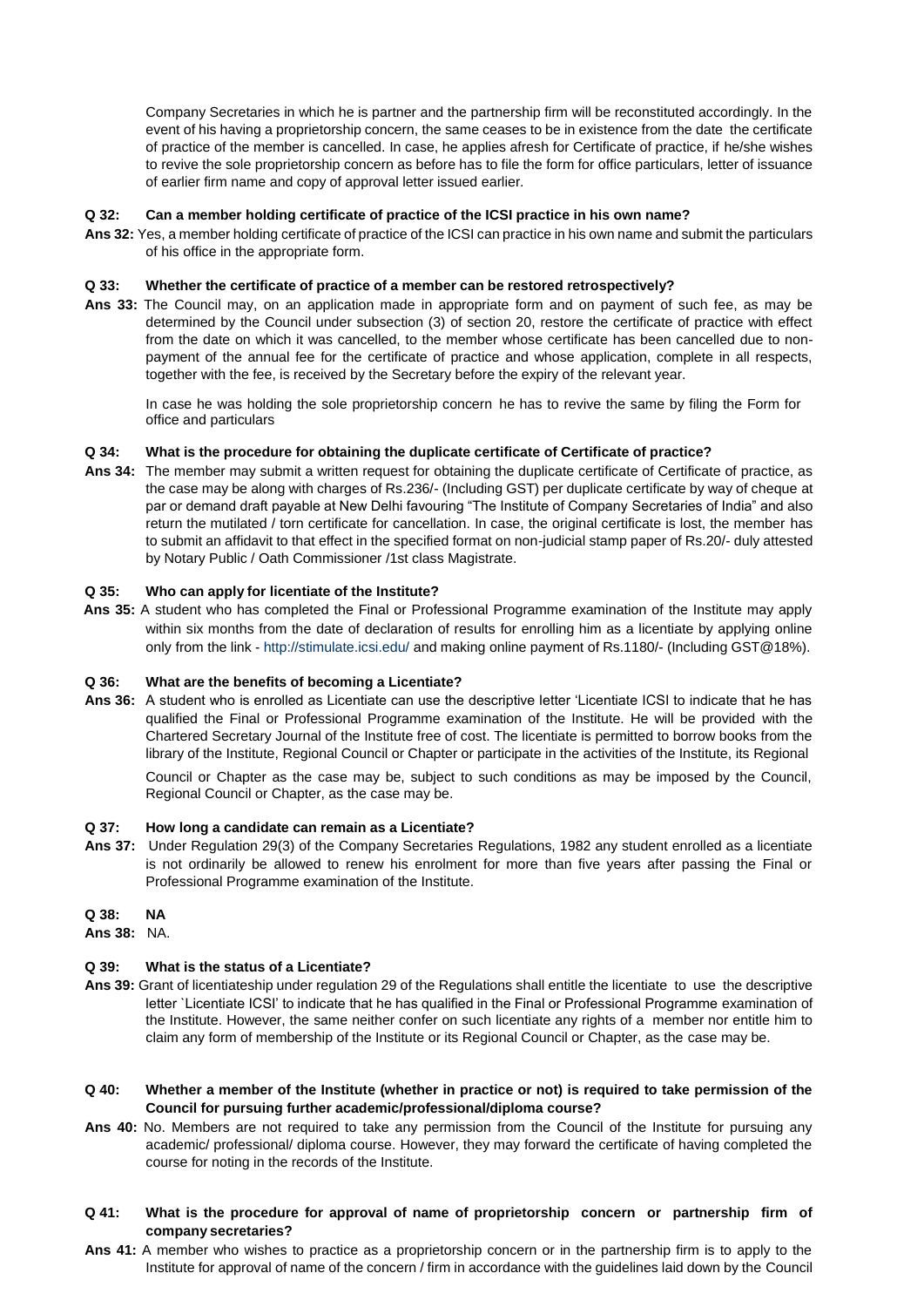for approval of firm name under Regulation 169 of the Regulations. The form (available on link [https://www.icsi.edu/media/webmodules/member/forms/165.pdf\)](https://www.icsi.edu/media/webmodules/member/forms/165.pdf) and guidelines are available on thewebsite of the institute at link<https://www.icsi.edu/member/cs-practice/firmnames-guidelines/>

## **Steps for applying online for approval of firm name**

- Use ONLINE SERVICES tab on [www.icsi.edu](http://www.icsi.edu/)
- Select Member Portal from dropdown
- Login using your membership number e.g. A1234/F1234
- Enter your password
- The link for Firm Name will be enabled soon.

## **Q 42: How to convert an individual / Proprietorship concern of Company Secretaries into a Partnership Firm?**

- **Ans 42:** Members holding Certificate of Practice and willing to convert their Individual or Proprietorship concern into a Partnership Firm by entering into a Partnership agreement by providing following documents:
	- Letter to the Institute for conversion of his firm
- NOC from the new incoming partners
- Form for office and particulars duly filled in and signed by all the partners along with copy of partnership deed to the Institute for approval.

## **Q 43: How to induct a new partner in the already existing Partnership Firm of Company Secretaries?**

- **Ans 43:** A new partner can be inducted in the already existing Partnership Firm with the prior approval of the Institute by providing following documents:
- Letter from existing partners about the changes in the firm
- NOC from incoming partners
- Form for office and particulars duly filled in and signed by all the partners along with copy of partnership deed to the Institute for approval.

## **Q 44: How to apply for approval of name of the Partnership Firm?**

**Ans 44:** Members holding certificate of practice who desire to practice as a partnership firm may apply to the Institute for approval of firm name in accordance with the guidelines laid down by the Council under Regulation 169 of the Regulations. The guidelines are available on the website of the Institute at Linkhttps[://www.icsi.edu/Member/CSPractice/FirmnamesGuidelines.aspx](http://www.icsi.edu/Member/CSPractice/FirmnamesGuidelines.aspx)

# **Q 45: How to dissolve a sole proprietorship concern/partnership firm?**

**Ans 45:** Member can apply for dissolution of sole proprietorship concern/partnership firm as per below:

**Sole proprietorship concern**: By giving a letter for dissolution of sole proprietorship concern indicating the reason for the same

**Partnership firm:** By submitting the following documents:

- Letter form partners for requesting for dissolution of partnership firm and present status of their practice
- Dissolution of partnership deed

### **Q 46: Member can apply for change of sole/partnership firm?**

- **Ans 46:** Yes, Member can apply for change of sole/partnership firm by giving following documents:
	- Letter for change of firm name
	- Form for office and particulars duly filled in and signed by all the partners

| Guidelines                                                    | for | change | firm | name | <b>IS</b> | available | in in | this | link |
|---------------------------------------------------------------|-----|--------|------|------|-----------|-----------|-------|------|------|
| https://www.icsi.edu/member/cs-practice/firmnames-quidelines/ |     |        |      |      |           |           |       |      |      |

- **Q 47: Whether a member in practice can engage himself as lecturer in University, Educational Institutions and coaching colleges or as a private tutor? Is he required to obtain a permission of the Council?**
- **Ans 47:** The member in practice can engage in teaching assignment under the Coaching Organization of theInstitute or any other organization, so long as the hours during which a member in practice is so engaged inteaching do not exceed ceiling of average four hours in a day. [https://www.icsi.edu/member/cs-practice/pcs-not-to](https://www.icsi.edu/member/cs-practice/pcs-not-to-engage/)[engage/](https://www.icsi.edu/member/cs-practice/pcs-not-to-engage/)

# **Q 48: Whether a member in practice can run a coaching centre?**

**Ans 48:** No. A member in practice cannot run a coaching centre. However, he can engage himself as a faculty for teaching purpose and the total teaching hours should not exceed average ceiling of four hours in a day.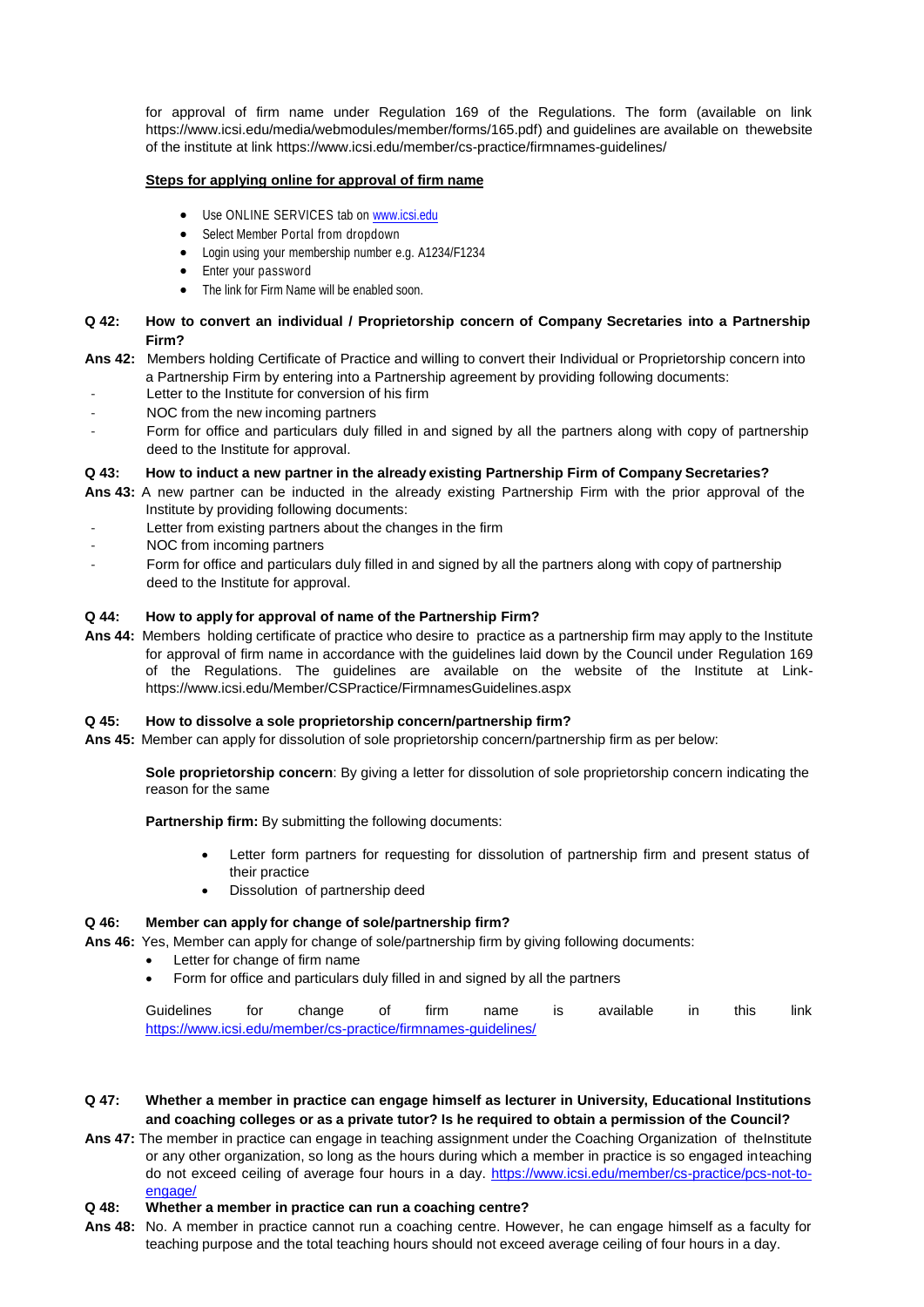## **Q 49: Does the Council allow the opening of Branch office which is not in the separate charge of any member of the Institute?**

- **Ans 49:** Applications for opening of branch office without a member in the separate charge at places where there are few or no Company Secretaries in Practice are decided by the Council on the merits of each case subject to the following general conditions:
	- (i) The branch office shall be an independent office and not in the office of some other professional.
	- (ii) One of the partners of the firm shall attend the branch office atleast 100 days in a financial year. However, if a candidate who has passed Intermediate / executive examination of the Institute and also completed Management/Apprenticeship Training or has passed the Final Examination of the Institute is posted at the said branch office, one of the partners of the firm shall attend the branch office atleast 60 days in the financial year.
	- (iii) The approval shall be valid for a period of two years within which a member must be appointed in the separate charge of the branch office.
- **Q 50: Can a Company Secretary in Practice or a firm of such Company Secretaries open branch Office in any part of the state/ country?**
- **Ans 50:** Yes. As per section 37(1) of the Company Secretaries Act, 1980 a Company Secretary in Practice or a firm of such Company Secretaries can open branch Office in any part of the state/country but such office must be in the separate charge of a member of the Institute. However, the Council may exempt in suitable cases any Company Secretary in Practice from the operation of sub-section (1) of Section 37.
- Q 51: How many compliance certificates and annual returns can a member in practice sign in a calendar **year?**
- **Ans 51:** The Council has fixed the ceiling of signing of 80 compliance certificates and annual returns in total in a calendar year.

#### **Q 52: Under what circumstances the name of the member can be removed from the register of members?**

**Ans 52:** The name of the member can be removed from the Register of Members under the following circumstances:-

**a.** On receipt of request from the member to that effect.

- **b.** If the member has not paid any prescribed fee required to be paid by him.
- **c.** In the event of death of a member.

**d.** If the member is suffering from any of the disabilities mentioned in section 8 or for any other reason has ceased to be entitled to have his name borne on the Register.

**e.** An order has been passed under the Company Secretaries Act, 1980 for removing his name from the membership of the Institute.

- **Q 53: What is the procedure for restoration of name of a member whose name has been removed from the Register of Members?**
- **Ans 53:** A member whose name has been removed from the register of members is required to apply for restoration of his name online alongwith the following payment of fees:
	- a. Arrears of Annual Membership fee (Including GST@18%).
	- b. Membership fees (Including GST@18%) for the year in which the restoration is being sought.
	- c. Entrance fee ofRs.2360/- (Including GST@18%).
	- d. Restoration fees of Rs. 295/- (Including GST@18%).

The name of the member would be restored from the date on which the application for restoration of Membership in the appropriate form completed in all respects and the fees due are received online. However, in case the name was removed during the same financial year, the name would be restored with effect from the date on which it was removed from the register.

- Q 54: What is the procedure for noting the change in the name of a member in the records of the **Institute?**
- **Ans 54:** The change/Alignment in the name in the record of the Institutes will be noted under the following circumstances: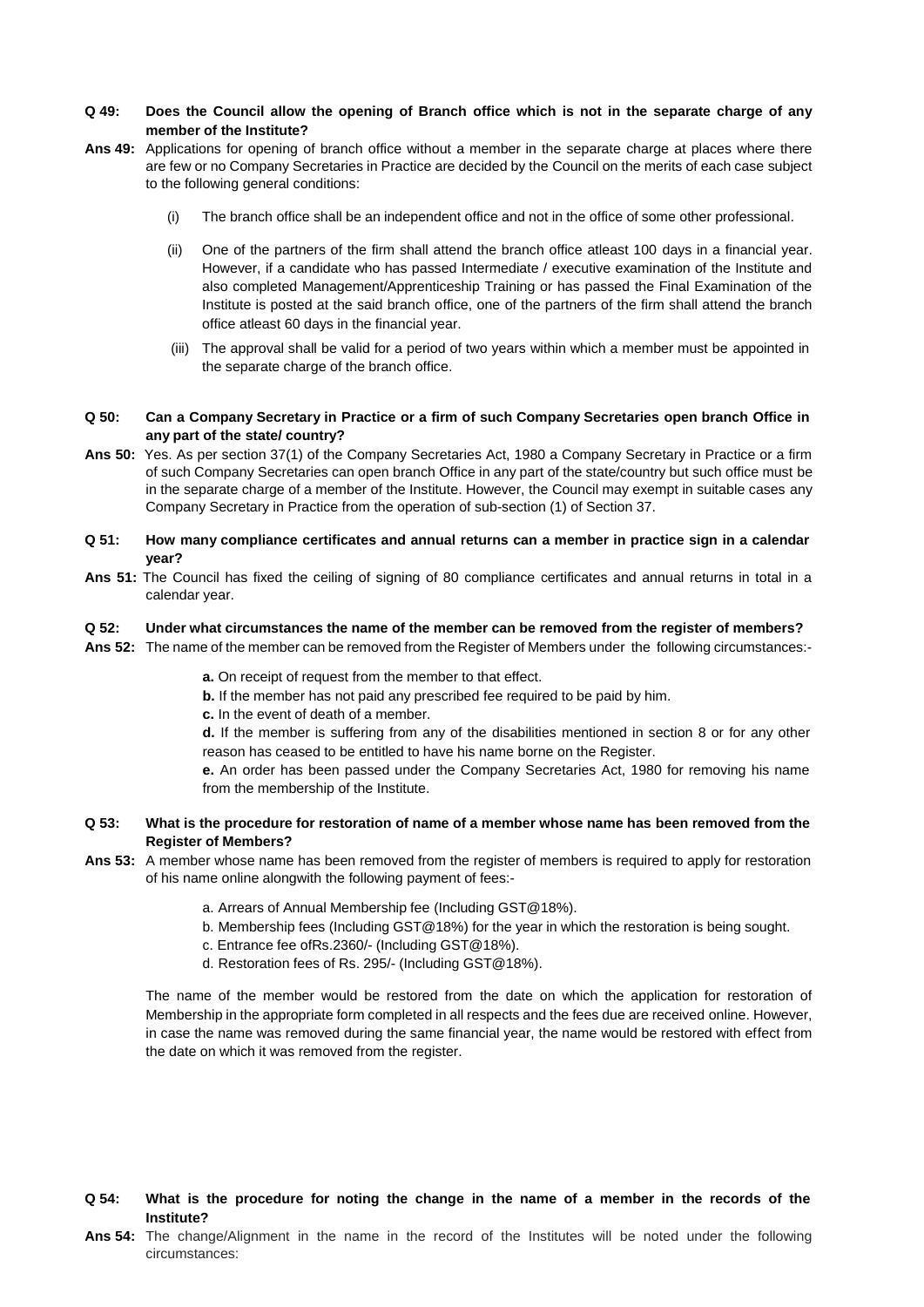# **1. IN CASE OF FEMALE MEMBERS ON THEIR MARRIAGE**

- a. Duly signed application form available at Institute's website <https://www.icsi.edu/member/formsformembers/> (Name Change /Name alignment form)
- b. Self-attested Copy of Marriage Registration Certificate OR Marriage invitation card in original OR an affidavit (in original) on non-judicial stamp paper of Rs.10/- affirming the date of marriage with details duly attested by First Class Magistrate/Notary Public/Oath Commissioner as the case may be
- c. Copy of PAN Card (with new name)
- d. Copy of PAN Card (with old name)
- e. Screen shot of PAN database. It may be obtained from the income tax website under profile- PAN details clearly indicating your first name, middle name and last name.
- f. Any ID proof with new name where your name exactly matched i.e. 1) Passport (ii)Driving Licence (iii)Voter ID card (iv) Aadhaar card (v) Bank passbook with your photo affixed on it and duly stamped and signed
- 2. **IN ALL OTHER CASES**: Duly signed application form available at Institute's website [https://www.icsi.edu/member/formsformembers/ \(](https://www.icsi.edu/member/formsformembers/)Name Change /Name alignment form) along with aforesaid documents and self-attested copy of Extract of Gazette notification and/or original advertisement as published in a leading newspaper.
- 3. ALIGNMENT IN NAME: in case you are facing issue in MCA in registering DSC due to your name **mismatch in your PAN/PAN Database and in the Institute's record, please send each of the following documents duly attested by you.**
	- a. Duly signed application form available at Institute's website <https://www.icsi.edu/member/formsformembers/> (Name Change /Name alignment form)
	- b. Scanned copy of PAN card
	- c. Screen shot of PAN database that may be obtained from the income tax website under profile-PAN details clearly indicating your first name, middle name and last name.
	- d. Any document in support of your PAN where your name exactly matches with your PAN database i.e. (1) Passport (ii)Driving Licence (iii)Voter ID card (iv) Aadhaar card (v) Bank passbook with your photo affixed on it and duly stamped and signed.

In case the desired name does not exist in any of the above document, please send an affidavit duly executed before first class magistrate or notarized as per the case may be in original to the Institute along with the mentioned documents.

## **Q 55: What is the procedure of changing date of birth by a member in the Institute's record?**

**Ans 55:** Date of birth is recorded in the Institutes on the basis of Admit Card of Class Xth or certificate or marks sheet of class Xth or School Leaving Certificate or Passport submitted as proof of date of birth at the time of admission of Associate membership and it cannot be changed in any condition based on the documents issued after admission.

# **Q 56: Whether it is compulsory for a member to intimae his change in professional address to the Institute?**

**Ans 56:** Yes. It is mandatory for a member to communicate/update to the Institute any change of professional address within 30 days of such change. Members can updated their update / verify your professional / residential address using online services of the Institute.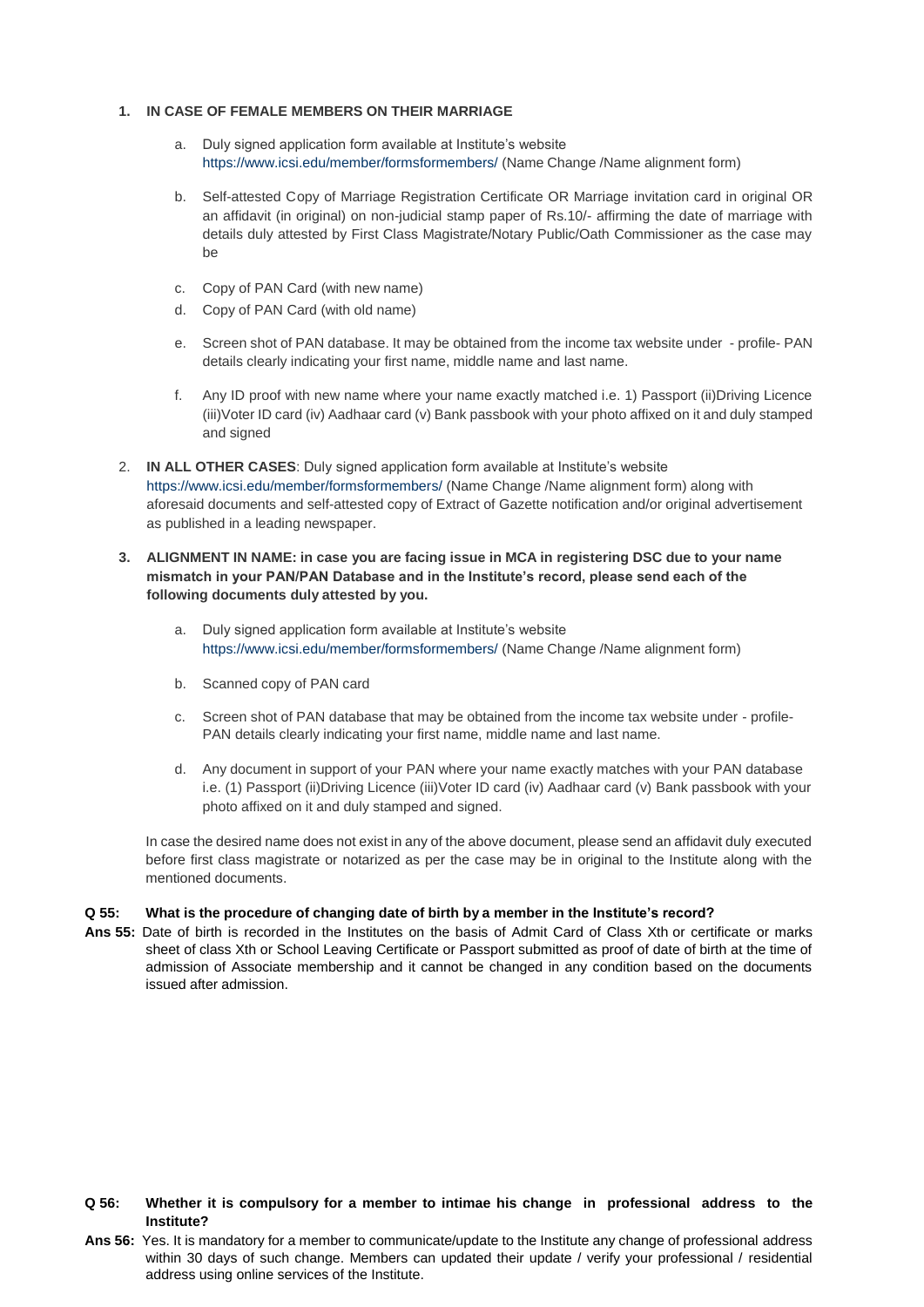# **Steps for updating address**

- Use ONLINE SERVICES tab on [www.icsi.edu](http://www.icsi.edu/)
- Select Member Portal from dropdown
- Login using your membership number e.g. A1234/F1234
- Enter your password
- Under My Profile --- Click on View More option and check all the details and make the changes required and save
- To change the mobile number and email id click the side option "**Click Here** to update Mobile Number and E-mail Id"
- Check the residential address and update the Country-State-District-City and check your address in the fields Add. Line1/Add. Line2 & Add. Line3 (**Click Here** to change residential address) *Foreign members to write "Overseas" only in State.*
- Select the desired radio button for updating the Professional Address and click the link on the right (**Click Here** to change Professional address)
- Check /update the Professional address & link the Country-State-District-City and check your address in the fields Add. Line1/Add. Line2 & Add. Line3. *Foreign members to write "Overseas" only in State.*
- Go back to the Dashboard and check if the new address is being displayed.

#### **Q 57: Non receipt of Chartered Secretary Journal regularly?**

**Ans 57:** The print copy of the Chartered Secretary Journal is being dispatched through ordinary post. If you wish to avail the journal through speed post you can opt this service by paying an amount of Rs. 500/- annually towards postage charges. For further detail you may contact directorate of Publication at [journal@icsi.edu.](mailto:journal@icsi.edu) Chartered Secretary is also available in reader friendly e-magazine mode at ICSI website i.e on [www.icsi.edu](http://www.icsi.edu/)

### **Q 58: How a member can get the list of members published by the Institute?**

- **Ans 58:** The list of members as on 1st April every year is published in CD and is available to members on request on making a payment of Rs.295/- (Including GST@18%) for members of ICSI and Rs. 590/- (Including GST@18%) for others by way of cheque at par or demand draft payable at New Delhi favouring "The Institute of Company Secretaries of India".
- **Q 59: Can a member whose name stood removed from the Register of Members is entitled to get the Chartered Secretary Journal free of cost?**
- **Ans 59:** No. Only members whose names are borne on the Register of Members are entitled to receive the monthly journal Chartered Secretary free of cost.

## **Q 60: What is the procedure for obtaining the duplicate certificate of membership?**

**Ans 60:** The member may submit a written request for obtaining the duplicate certificate of Associate or Fellow membership or certificate of practice, as the case may be along with charges of Rs.236/- (Including GST) per duplicate certificate by way of cheque at par or demand draft payable at New Delhi favouring "The Institute of Company Secretaries of India" and also return the mutilated / torn certificate for cancellation. In case, the original certificate is lost, the member has to submit an affidavit to that effect in the specifiedformat on non-judicial stamp paper of Rs.20/- duly attested by Notary Public / Oath Commissioner /1st classMagistrate.

### **Q 61: What is meant by certificate of good standing and how it can be obtained?**

**Ans 61:** A certificate of good standing means a certificate issued to a member of the Institute at his request for specific purpose indicating that he is a bonafide member of the Institute in good standing and nothing adverse about him has come to the notice of the Institute. A good standing certificate is normally requiredfor the purpose of joining employment, immigration and visa purposes. A member may send a request in writing or send an email for issue of certificate of good standing stating the purpose for which certificate of good standing is required. Such certificate is issued to member whose name is borne on the register of members.

## **Q 62: What is a transcript and what is the procedure for obtaining a transcript?**

**Ans 62:** A transcript is a certificate issued by the Institute to a member describing the details of subjects and statement of marks of the examinations of the Institute passed by the member concerned including his membership details.

Members may apply for issuance of transcript through online system by following the steps given below:

# **Steps to apply Transcript online**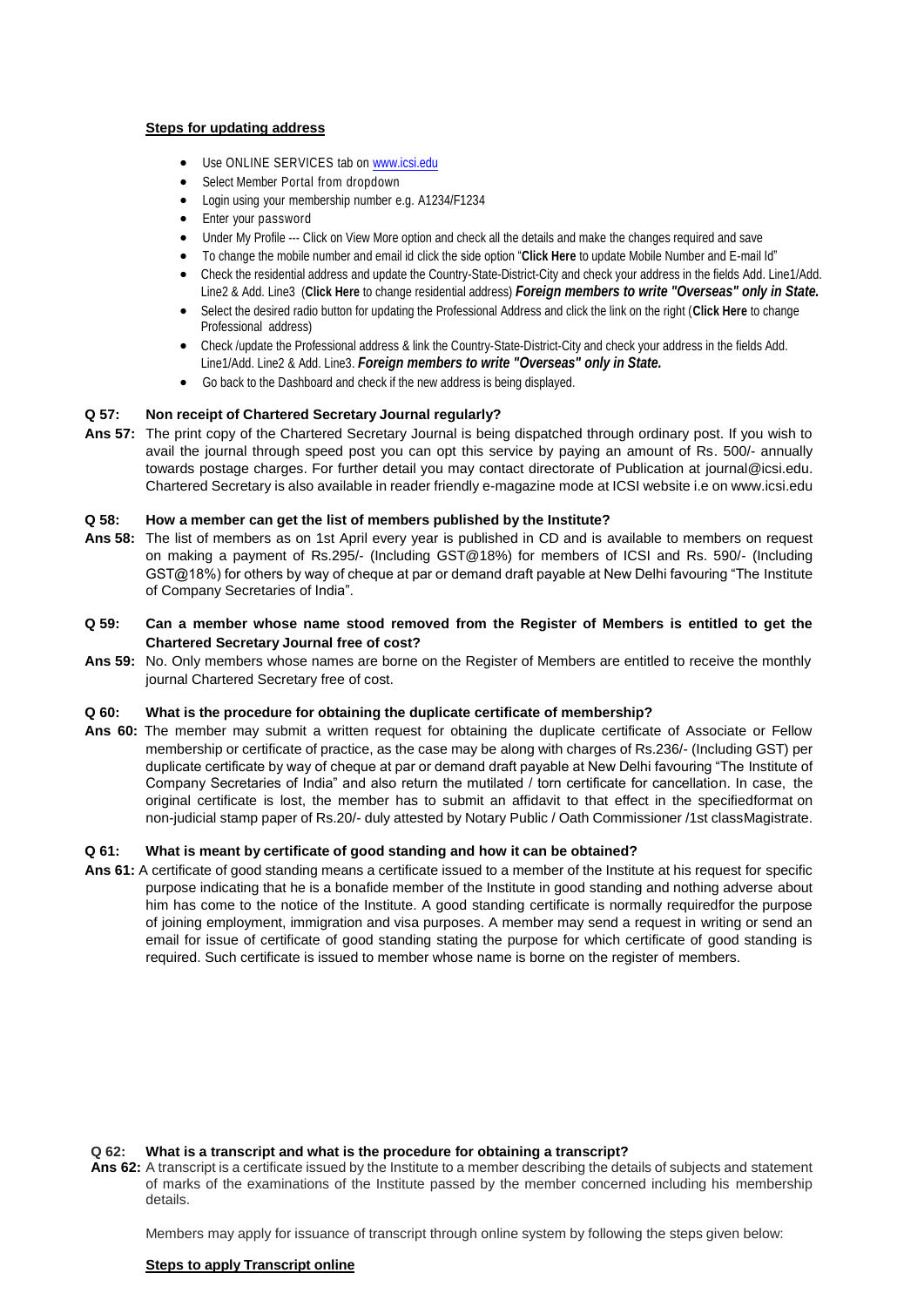- Use ONLINE SERVICES tab on [www.icsi.edu](http://www.icsi.edu/)
- Select Member Transcript Request from dropdown
- Enter your membership no. e.g. A1234/F1234
- Enter your date of birth
- Click on Fetch button
- **Download** the transcript request form, fill it up and sign it.
- **\***Please mention **"online payment"** in column no 15 ï.e. "Details of fee"
- **Upload Self-attested copies** of all the mark sheets of passing modules of examinations passed (foundation, Intermediate / Executive & Final / Professional examination), membership certificate and transcript request form.
- **Proceed for Payment;** the fee for one set of transcript is RS 295 and extra postage charges of Rs 1400 will be charged in case you want to send the transcript to overseas address (\*except WES USA and WES

Canada) by selecting the option "transcript with postage".

**\****Please note that Institute has started sending transcripts to WES USA and Canada electronically as per collaboration with them, therefore you are not required to submit the postage charges of Rs 1400 for sending transcript to WES USA and WES Canada.* You may make the payment by clicking "Transcript fee including WES USA and CANADA" option.

- If you want the transcript at your address, you may make the payment by clicking "Transcript fee"
- Click on Submit.
- Kindly keep the acknowledgement number for future reference.
- **If you want more than one transcript, you need to make the payment again by following above steps.**

**Members may also make a request in writing accompanying the following steps but we recommend to use online system for fast processing of your application amid COVID -19 outbreak.**

An application on plain paper for issue of transcript mentioning the number of copies of transcript required, purpose for obtaining transcript and your correspondence address;

1. Self-attested copies of all the mark sheets (foundation, intermediate/executive/final/professional examination); please note that mark sheets are mandatory, you must provide self-attested copy of all mark sheets (all group/ modules). Screenshot print out of mark sheets , which doesn't have signature of issuing authority are not acceptable In case, if you do not have a copy, then it is advised to get a duplicate mark sheet from the Directorate of Examination and send us for further processing.

- 2. Self-attested Copy of membership certificate
- 3. The prescribed fee is Rs. 295 /-per set of transcript (Rs.250 + 18% GST)

4. Payment could be made through Chq at par/Demand Draft in favour of 'The Institute of Company Secretaries of India' payable at New Delhi;

5. The application should be addressed to the Joint Secretary-Membership, ICSI House, C-36, Sector-62, Institutional Area, Noida - 201309.

6. All annual membership fees, restoration, arrears etc. should be paid.

**Note:** The transcript will be sent to the correspondence address of the member in a sealed envelope. Normally the Institute will provide the transcript in a duly sealed institute's envelope (without address on the envelope). The applicant can forwarded it to the any concerned institution by writing address on it through his choice of mode (courier/speed post/regd. Post etc.) Further, on request, ICSI can be sent it directly to the requested location, once we receipt the actual postage fee.

Screenshot print out of mark sheets, which doesn't have signature of issuing authority are not acceptable, if you do not have a copy, then it is advised to get a duplicate mark sheet from the Directorate of Examination and send us for further processing. However e-result cum marksheet statement downloaded from Institute's website may be considered

**The Institute will not take any responsibility due to non-delivery/wrong-delivery/ misroute/ delaydelivery/undelivered/ loss in transit etc. by postal/courier department.**

### **Q 63: What is the procedure for obtaining the members' Identity Cards? Whether any charges are required to be paid for obtaining the Identity cards?**

- **Ans 63:** Institute also issues digital ID card to members through DigiLocker website of Govt. of India for which no fee is required. Member can download the digital ID card and get it laminated. Member can download the same following steps given below.
	- 1. Log in t[o https://www.digilocker.gov.in](https://www.digilocker.gov.in/) website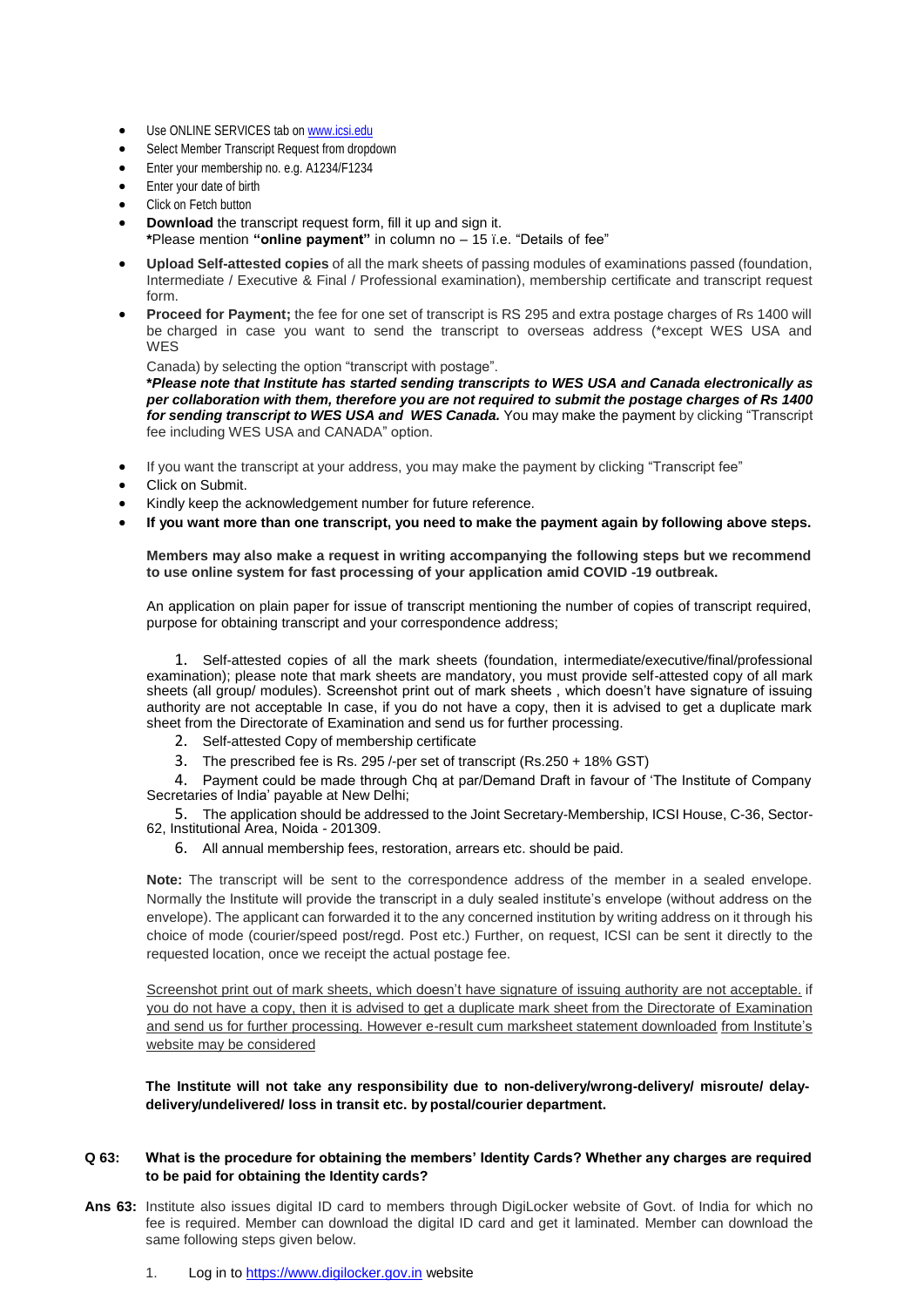- 2. Go to Central Government and select Institute of Company Secretaries of India
- 3. After you click on 'Institute of Company Secretaries of India', a screen will open, Click on 'ID Card"<br>4. Click download / generate
- 4. Click download / generate.<br>5. The undated ID card can be
- The updated ID card can be downloaded every year after making payment of Annual Membership fees.

## **Q 64: What is the procedure for obtaining the ACS/FCS/COP certificate through DigiLocker? Whether any charges are required to be paid for obtaining the same?**

- **Ans 64:** Institute also issues digital ACS / FCS / COP certificate to members through DigiLocker website of Govt. of India for which nofee is required. Member can download the digital ACS / FCS / COP certificate and get it laminated. Member can download the same following steps given below.
	- 1. Log in t[o https://www.digilocker.gov.in](https://www.digilocker.gov.in/) website<br>2. Go to Central Government and select Institute
	- 2. Go to Central Government and select Institute of Company Secretaries of India<br>3. Select the option of ID card / Membership Certificate / Practice Certificate
	- Select the option of ID card / Membership Certificate / Practice Certificate
	- 4. For ID Card, enter your membership number e.g. ACS 12345 / FCS 12345.
	- 5. For membership certificate, Enter your membership and select ACS / FCS from drop down.
	- 6. For COP certificate enter your COP number e.g. 12345 and select COP.
	- 7. Click download / generate.<br>8. The ID Card / Membership
	- The ID Card / Membership certificate / Practice Certificate can be downloaded every year after making payment of Annual Membership fees.

# **Q 65: Can members make online applications through Institute's web portal www.icsi.edu?**

**Ans 65:** Yes. Members can make online applications/requests through Institute's web portal [www.icsi.edu](http://www.icsi.edu/) on the following:

- Elevation as FCS
- Issue of Certificate of Practice
- Change of Address
- Duplicate I Card
- Restoration/Cancellation of Membership
- Renewal /Restoration /Cancellation of Certificate of Practice
- Approval of Proprietorship Concern/Partnership Firm Name of Company Secretaries in Practice
- Enrolment as Life Member of CSBF

# **Q 66: How to apply for Fellow Membership of the Institute?**

**Ans 66:** The application for Fellow membership can be made online through Institute's web portal [www.icsi.edu. T](http://www.icsi.edu/)he check-list of documents to be submitted for applying for admission as a Fellow member of ICSI is given below:

# **Steps for applying for elevation as Fellow member online**

- Use ONLINE SERVICES tab on [www.icsi.edu](http://www.icsi.edu/)
- Select Member Portal from dropdown
- Login using your membership number e.g. A1234/F1234
- Enter your password
- From the drop down menu FCS membership select FCS Membership Registration
- Fill the detail and make the payment and submit

An Associate member of ICSI for a continuous period of not less than five years having satisfied the following conditions would be considered for award of Fellowship of ICSI on payment of the prescribed fee and on application made and granted in the prescribed manner and on fulfilment of the following conditions on the date of the application:

1. He / she has not been found guilty of any professional or other misconduct and his/her name has not been removed from the Register or he/she has not been imposed fine referred in subsection (3) of sections 21A or sub-section (3) of section 21B at any time during the preceding five years.

2. He / she has completed such minimum numbers of Professional Development Credit Hours as may be determined by the Council.

3. He / she has undergone the required number of refresher course(s) and undertaken and has passed the required number of examination(s) in the manner and mode as determined by the Council, if any.

Elevation to FCS is done on the basis of five years of experience either as working or practicing or combination of both. The detailed guideline for award of Fellowship is placed below. The five years of experience will be counted from the date of admission as an Associate member i.e. experience obtained on or after the date of admission as an Associate member will be counted.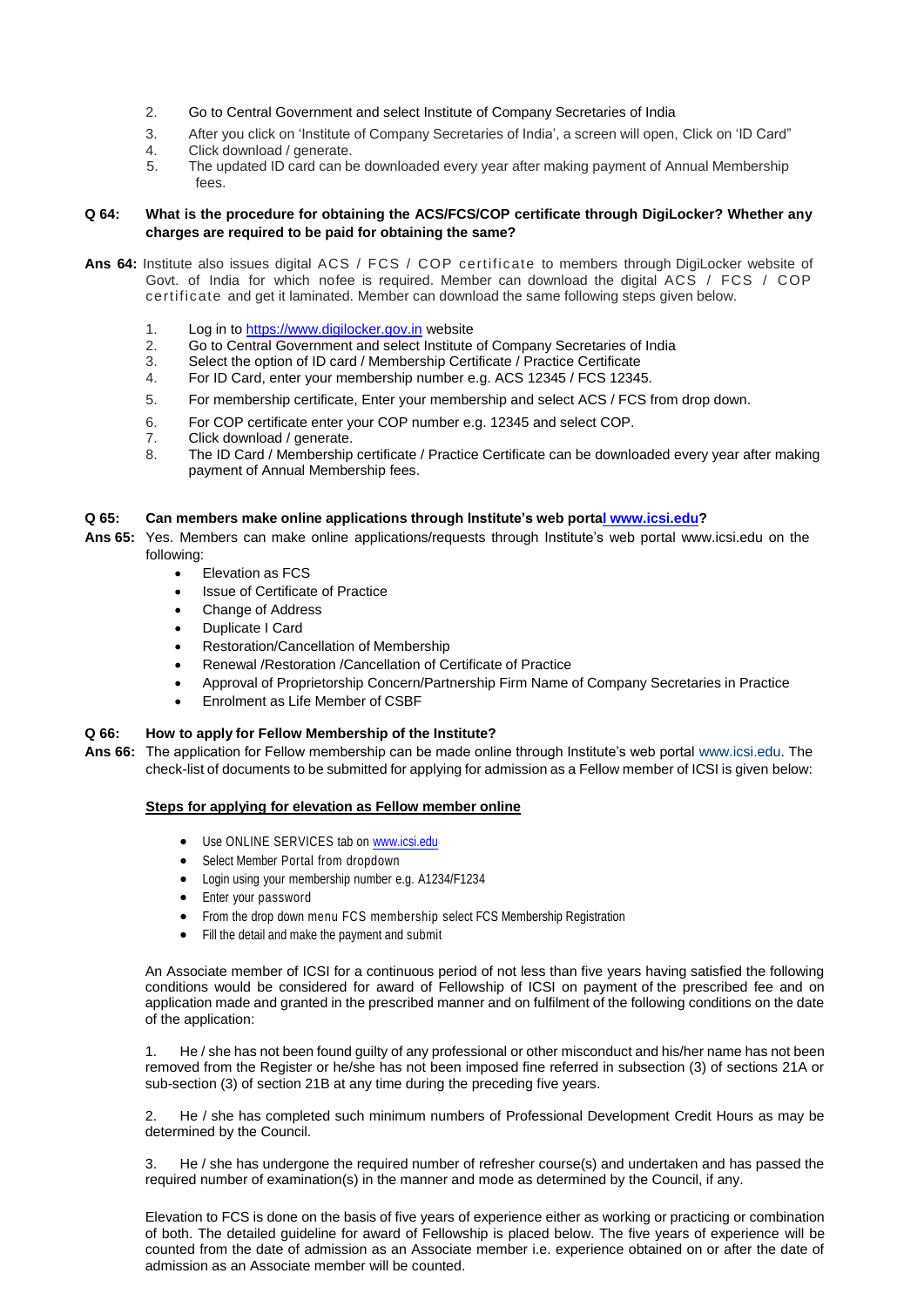All relevant documents like appointment and relieving letter / experience certificate / DIR-12 appointment & cessation, promotion letter if any are to be provided.

# **Guidelines for award of Fellowship of ICSI**

(1) The member is performing the functions stated in section 2(2) of the Company Secretaries Act, 1980.

(2) The member is able to establish that he has been working in a supervisory capacity in the secretarial department and performing or has performed secretarial functions or functions stated in Section 2(2) of the Company Secretaries Act, 1980.

(3) Members who are practicing as Chartered Accountants/Cost Accountants/Lawyers or working as Management Consultants and have sufficient experience in the areas of corporate laws, taxation including excise and custom laws or areas specified in Section 2(2) of the Company Secretaries Act, 1980.

(4) Officers working in the corporate office of a Bank looking after matters relating to the Board and its meetings or having experience in the Merchant Banking division of a Bank at Senior Manager level for at least a period of 3 years.

(5)(a) A member employed in a Statutory / Autonomous body / recognised University / Deemed University / constituent or recognised College of a University / Professional | Educational institution recognised as equivalent to a University or College for the purpose by the Council.

 (b) Has held the position as Professor/Reader /Sr. Grade Lecturer / Registrar / Asstt. Registrar / Education Officer / Asstt. Director or any other position equivalent to or higher to for a minimum period of five years and having pay scale of Rs. 2,200/- to Rs. 4000/- or above as applicable to Group 'A' post of Central Government.

 (c) Possesses teaching or supervisory experience to the satisfaction of the Council on subjects of relevance to the company secretaryship course in the disciplines of law, management or commerce.

(6) The post of Chairman, Managing Director, General Manager. President. Vice-President and whole time Director be deemed as higher to the post of Secretary and the post of Financial Controller, Personal / Administration Manager, Legal Advisor etc. where the organisational structure indicates the post as equivalent to the status of the post of Secretary in that organisation or in an earlier organisation be deemed as equivalent to the post of Secretary.

Fee for elevation as Fellow member is Rs. 2950/- (including GST @ 18%). The break up is Entrance Fee: Rs. 2360/- (including GST @ 18%). Annual Membership Fee\*: Rs. 590/- (including GST @ 18%).

\*if member has already paid the annual membership fee of Associate of Rs. 2950/- (including GST @ 18%) for the current year

Certain documents could be called for which is/are to be provided within 48 hours of receiving the communication form ICSI failing which the application shall stand cancelled and amount paid will be refunded without any further notice.

For any query you may writer a[t member@icsi.edu](mailto:member@icsi.edu)

| <b>PARTICULARS</b><br><b>SL.NO</b><br>Remarks |  |
|-----------------------------------------------|--|
|-----------------------------------------------|--|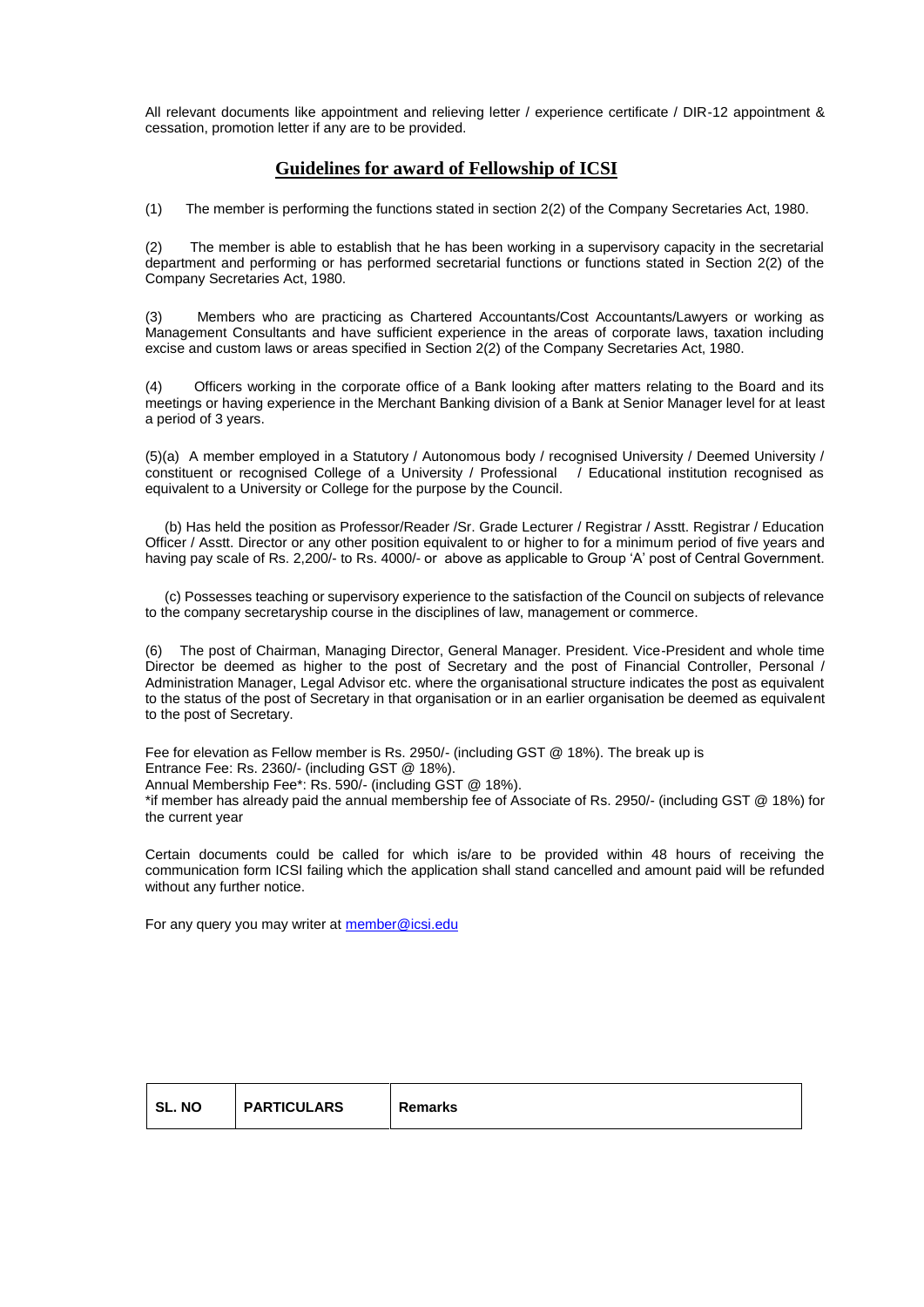### **Please Note: Members are not eligible**

- **A)** Who have found guilty of any professional or other misconduct and his /her name has been removed from the Register or he / she has been imposed fine referred in sub-section (3) of sections 21A or subsection (3) of section 21B at any time during the preceding five years from the date of application.
- **B)** Who have not completed such minimum numbers of Professional Development Credit Hours as may be determined by the Council

## **Q 67: Can members do online change of address on their own?**

**Ans 67:** Yes. Members can change their professional and residential address and contact details through Institute's portal [www.icsi.edu b](http://www.icsi.edu/)y following the steps given below:

### **Steps for updating address**

- Use ONLINE SERVICES tab on [www.icsi.edu](http://www.icsi.edu/)
- Select Member Portal from dropdown
- Login using your membership number e.g. A1234/F1234
- Enter your password
- Under My Profile --- Click on View More option and check all the details and make the changes required and save
- To change the mobile number and email id click the side option "**Click Here** to update Mobile Number and E-mail Id"
- Check the residential address and update the Country-State-District-City and check your address in the fields Add. Line1/Add. Line2 & Add. Line3 (**Click Here** to change residential address) *Foreign members to write "Overseas" only in State.*
- Select the desired radio button for updating the Professional Address and click the link on the right (**Click Here** to change Professional address)
- Check /update the Professional address & link the Country-State-District-City and check your address in the fields Add. Line1/Add. Line2 & Add. Line3. *Foreign members to write "Overseas" only in State.*
- Go back to the Dashboard and check if the new address is being displayed.

**Please Note: Members who wish to change their city/district/state/country in their professional or residential address are require to reselect Country first then State then District and in last the City to update the addresses.**

# Q 68: Whether the newly admitted ACS and FCS members can generate their letter of admission on their **own?**

**Ans 68:** Yes. The newly admitted members can generate their admission letters on their own by following the steps given below: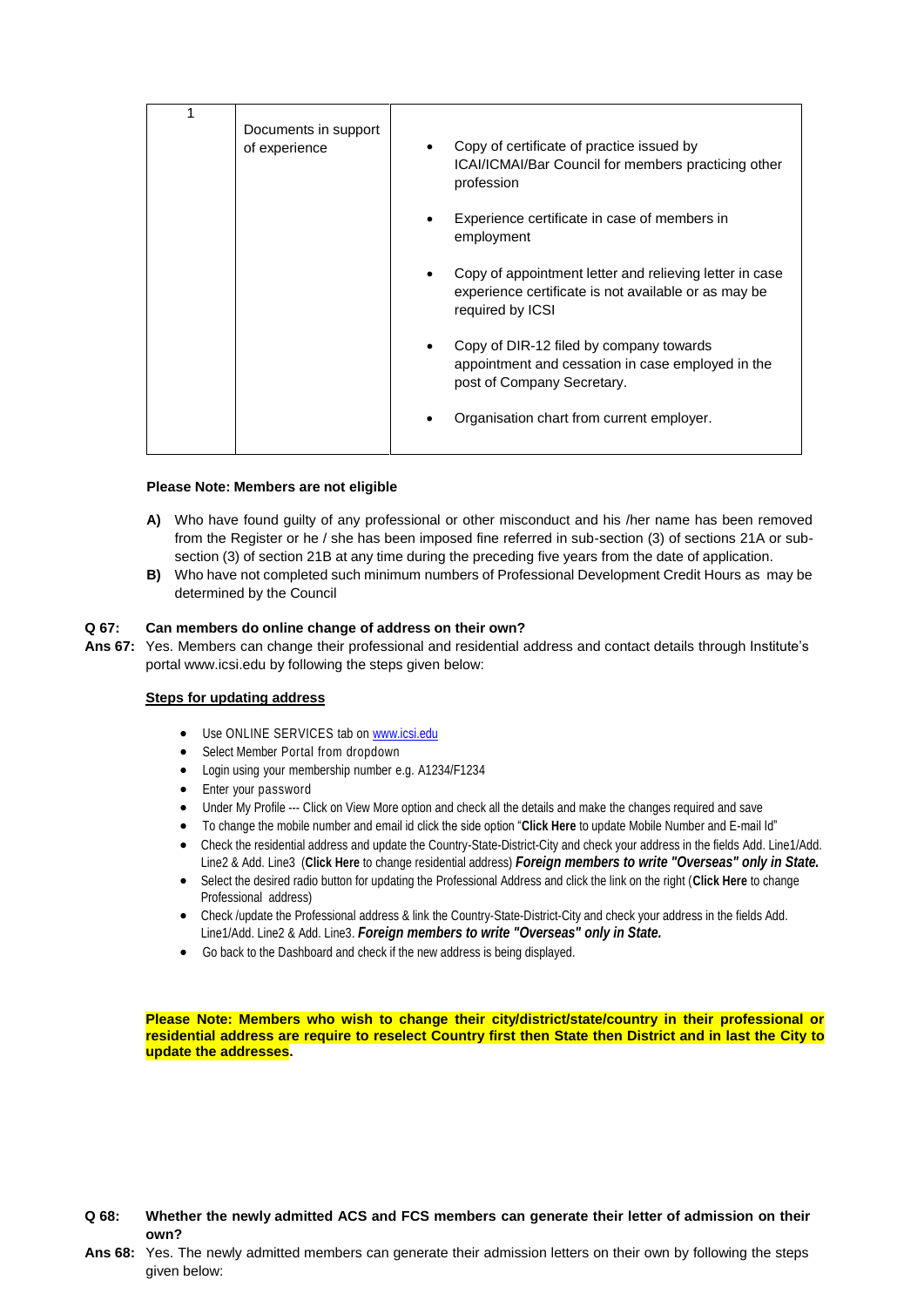## **Steps for generating the letter**

- Use ONLINE SERVICES tab on [www.icsi.edu](http://www.icsi.edu/)
- Select Member Portal from dropdown
- Login using your membership number e.g. A1234/F1234
- Enter your password
- From the drop down menu of ACS Membership OR FCS Membership select Track ACS Membership / Track FCS Membership as the case may be
- Select the radio button for visible record
- Click Download letter
- Save or Print.

# **Q 69: What is Company Secretaries Benevolent Fund?**

**Ans 69:** The ICSI established the Company Secretaries Benevolent Fund (CSBF) in the year 1976 which seeks to create security umbrella for dependent family members.

### **Q 70: What is the nature of Company Secretaries Benevolent Fund?**

- **Ans 70:** Company Secretaries Benevolent Fund is a society registered with the Registrar of Societies, New Delhi under the Societies Registration Act, XXI of 1860.
	- The Fund is recognized under Section 12A of the Income Tax Act.
	- Contribution to the Fund qualifies for deduction under section 80G of the Income Tax Act, 1961.

## **Q 71: What is the Objectives of the Company Secretaries Benevolent Fund?**

**Ans 71:** Benevolence, Financial assistance to the families of the deceased members, Medical Assistance and Assistance for Children Education

## **Q 72: How to become a life member of the Company Secretaries Benevolent Fund?**

- **Ans 72:** A member of ICSI can become a life member of CSBF by making an online application using the link <https://stimulate.icsi.edu/> along with one time subscription of Rs.10,000/- The steps for applying online for enrolment as a life member of CSBF are as under:-:
	- Login to member portal <https://stimulate.icsi.edu/>
	- Fill User Name: Enter your membership number (e.g. A1234).
	- Password: Fill the password. In case you do not have a password, you may retrieve your password provided your email ID is correctly registered in the Institute.
	- After login, go to "CSBF" option (from top menu) and then click on "CSBF Registration".
	- Go step by step and complete the registration process and make the payment.

### **Q 73: How to make the subscription of CSBF?**

**Ans 73:** A member of ICSI can become a life member of CSBF by making an online application using the link <https://stimulate.icsi.edu/> along with one time subscription of Rs.10,000/-.

### **Q 74: Does the subscription or contribution towards the CSBF qualify for deduction under Section 80 G?**

**Ans 74:** Yes. The subscription and contribution towards the CSBF is exempted under Section 80G of the Income Tax Act, 1961.

### **Q 75: What are the benefits of becoming a life member of the CSBF?**

- **Ans 75:** The benefits of becoming a life member of the CSBF are:
	- Financial Assistance of Rs.10,00,000/- to the dependents of the deceased life members upto the age of 60 years.
	- Financial Assistance upto Rs.3,00,000/- to the dependents of the deceased life members who are above the age of 60 years.
	- Reimbursement of Medical expenses upto Rs.75,000/- for the members and / or their declared dependents in deserving cases.
	- Financial Assistance for Children education up to Rs.50,000/- per child (maximum for two children) in case of the member (upto the age of 60 years) leaving behind minor children.

# Q 76: How to retrieve the password in case of forgot password if your email id and mobile number **registered with the Institute?**

**Ans 76:** Steps to retrieve password if your email id and mobile number registered with the Institute.

### **Steps for retrieving the password**

- Use ONLINE SERVICES tab on [www.icsi.edu](http://www.icsi.edu/)
- Select Member Portal from dropdown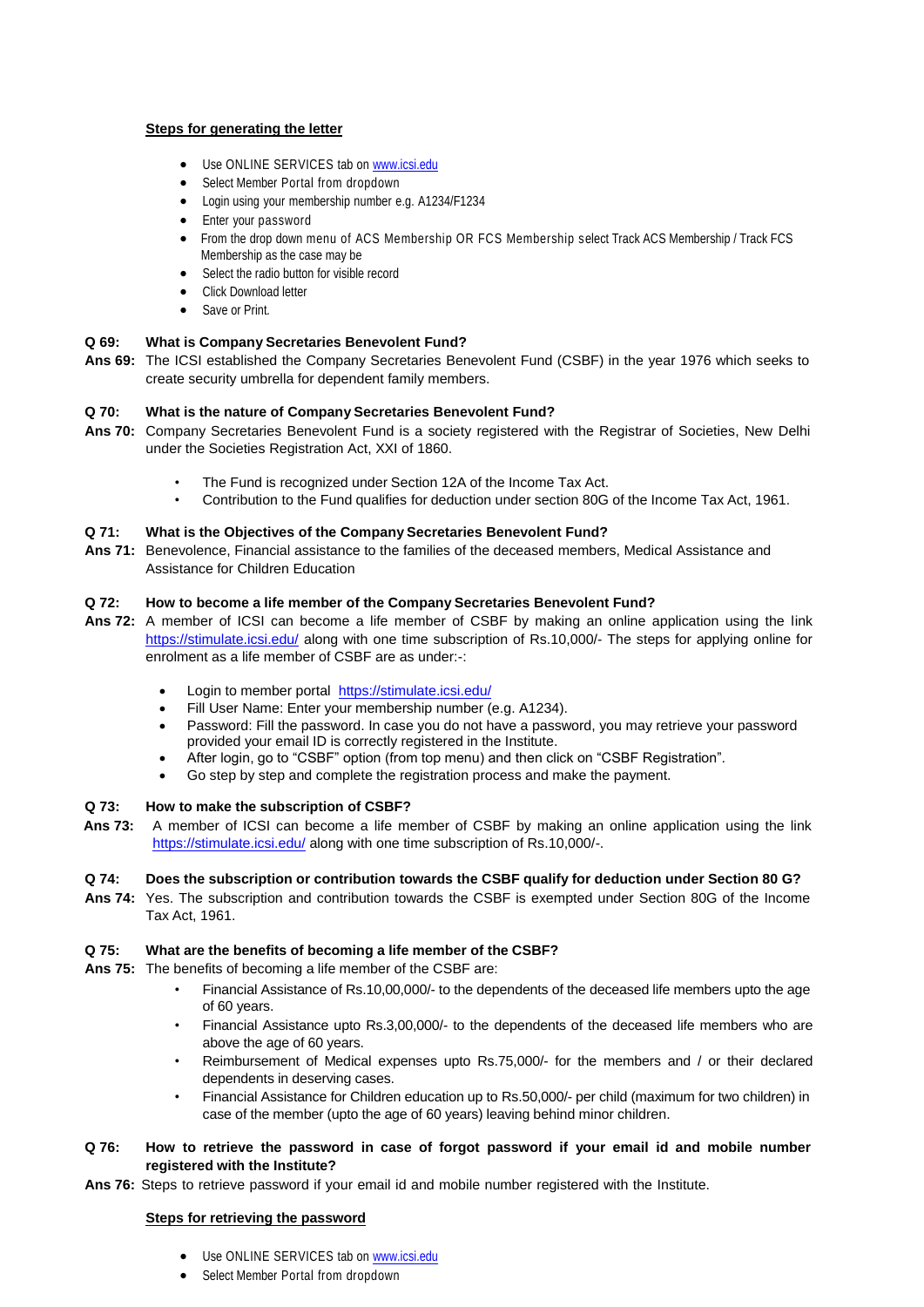- Login using your membership number e.g. A1234/F1234
- Enter your password
- Click on forgot password (in case you have not remember your password)
- The link to reset your password will be sent to your registered email id and mobile.

## Q 77: How to retrieve the password in case of forgot password if your email id and mobile number is not **registered with the Institute?**

**Ans 77:** No, you can not retrieve the password until you register your email id and mobile number with the Institute.

#### **Q 78: How to register your email id and mobile number in the Institute's record?**

**Ans 78:** Member is requested to send the scanned copy of duly signed application alongwith one identity proof (PAN, Aadhaar, Passport, DL etc) to register the email id / mobile number in the Institute's record at [member@icsi.edu.](mailto:member@icsi.edu)

### **Q 79a: How to check fee status? (records available till migration to new system i.e. till FY2021-22)**

**Ans 79a:** Member can check the fee status at <https://www.icsi.edu/member/fees-status/>

#### **Q 79b: How to check the fee paid status for FY 2022-23 and download the receipt ? (records available after migration to new system i.e. stimulate portal (FY2022-23)**

**Ans 79b:** Member can check the fee status at https://stimulate.icsi.edu/

#### **Steps for checking the fee paid status for current year FY2022-23**

- Use ONLINE SERVICES tab on [www.icsi.edu](http://www.icsi.edu/)
- Select Member Portal from dropdown
- Login using your membership number e.g. A1234/F1234
- Enter your password
- Click on Transaction History tab
- Search the transaction with Success status under search criteria
- Select the filtered record and view the receipt

If no record founds, it means you have not paid the annual membership fee for FY2022-23

#### **Q 80: How to [check Payment Status and generate duplicate acknowledgement receipt for online payments](https://www.icsi.in/student/Default.aspx?TabId=80&ctl=PaymentVerification&mid=390)  of fee? (records available till migration to new system i.e. till FY2021-22)**

**Ans 80:** Members can check their online payment status and generate duplicate acknowledgement receipt (if the payment made by you is successful) by entering the Request Id and Transaction Id from below link : <https://www.icsi.in/student/Default.aspx?TabId=80&ctl=PaymentVerification&mid=390>

- **Q 81: How to [generate duplicate acknowledgement receipt](https://www.icsi.in/student/Default.aspx?TabId=80&ctl=PaymentVerification&mid=390) (including GSTIN enabled) for offline OR [online](https://www.icsi.in/student/Default.aspx?TabId=80&ctl=PaymentVerification&mid=390) [payments](https://www.icsi.in/student/Default.aspx?TabId=80&ctl=PaymentVerification&mid=390) of fee? (records available till migration to new system i.e. till FY2021-22)**
- **Ans 81:** Members can generate duplicate acknowledgement receipt by following below steps.
	- **Go the the link.** <https://www.icsi.edu/member/fees-status/>
	- Select the ACS/FCS from drop down and enter your membership number
	- Note down the Ack. No. and Ack. Date from the screen. (mm/dd/yyyy)
	- **Go the link.** [https://cras.icsi.edu/CentralReceiptAccounting/ackreport\\_off.aspx](https://cras.icsi.edu/CentralReceiptAccounting/ackreport_off.aspx)
	- Enter the Ack. No. and Ack. Date (kindly enter date in correct format) and press submit.

Members can generate duplicate acknowledgement receipt for FY2021-22 by following below steps

- Please visit<https://stimulate.icsi.edu/MemTemp/Renewal>
- Selected Receipt Generation from dropdown menu under Membership tab
- Enter your membership number eg. A12345 or F12345
- Select the radio button for the record whose status is shown as success
- View receipt

#### **Q 82: How to update PAN and AADHAAR in the Institute's record?**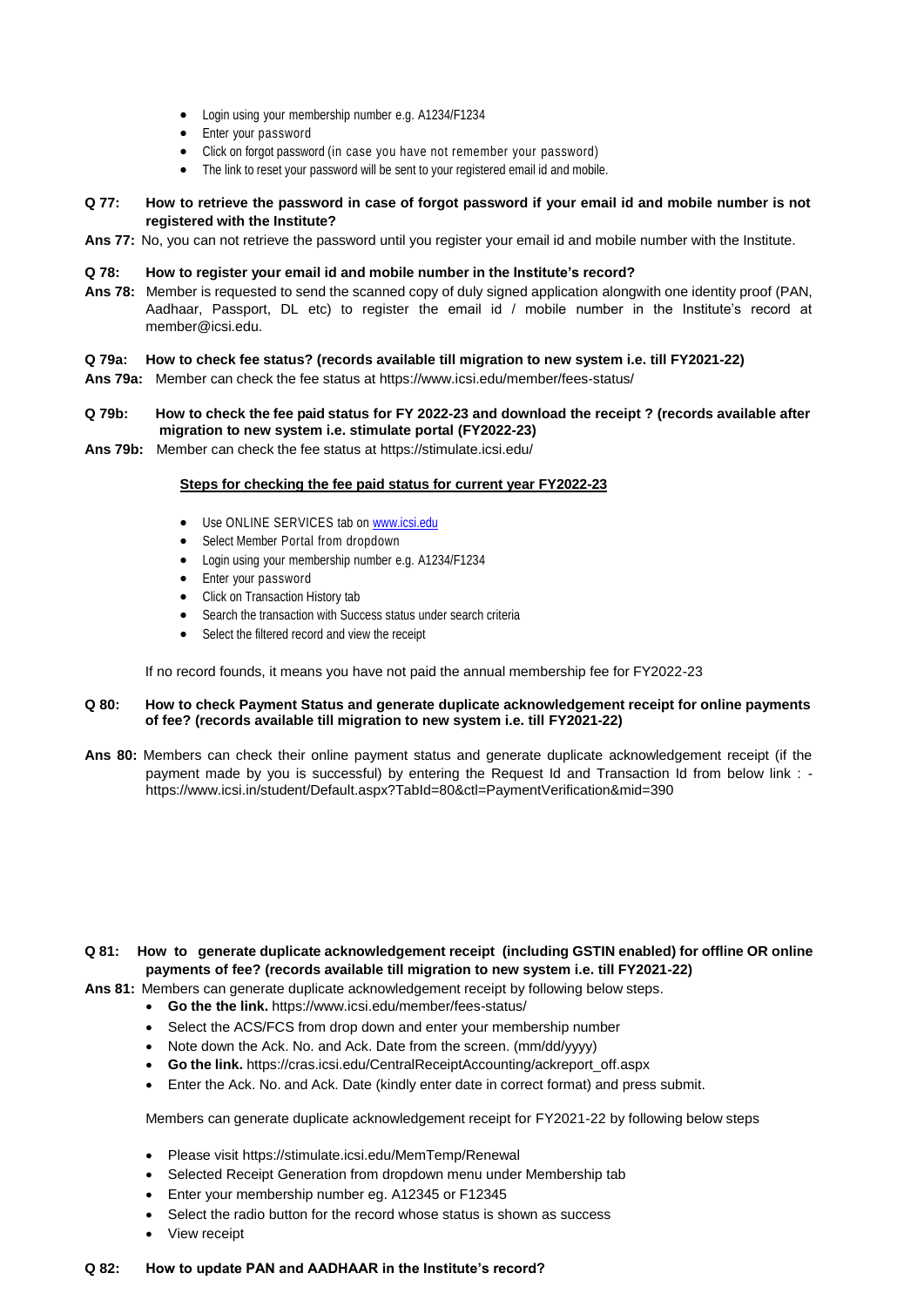### **Ans 82:** Steps to update PAN and AADHAAR for members

### **Steps for updating PAN and AADHAAR**

- Use ONLINE SERVICES tab on [www.icsi.edu](http://www.icsi.edu/)
- Select Member Portal from dropdown
- Login using your membership number e.g. A1234/F1234
- Enter your password
- Click on View More option and update PAN and AADHAAR
- Check the details and submit

## **Q 83: How to make balance payment of fee online?**

**Ans 83:** Steps to make balance payment of fee online. Prior intimation to the Institute is mandatory. Kindly inform us through [http://support.icsi.edu](http://support.icsi.edu/)

#### **Steps for making balance payment**

- Use ONLINE SERVICES tab on [www.icsi.edu](http://www.icsi.edu/)
- Select Member Portal from dropdown
- Login using your membership number e.g. A1234/F1234
- Enter your password
- The link for balance payment will be enable soon

#### **Q 84: How to check whether membership is restored?**

**Ans 84:** The members are intimated through email and letter about their restoration.

### **Q 85: How to check the status / response of complaint logged under** [http://support.icsi.edu](http://support.icsi.edu/) **?**

## **Ans 85:** Members can check the status of complaint logged by them at **[http://support.icsi.edu](http://support.icsi.edu/)**

Go to [http://support.icsi.edu](http://support.icsi.edu/) COMPLAINT n TRACK COMPLAINT to see response (No login required)

#### **Q 86: How member can login into online member account?**

**Ans 86:** Members can access their online member account using online services

#### **Steps for access of their online member account**

- Use ONLINE SERVICES tab on [www.icsi.edu](http://www.icsi.edu/)
- Select Member Portal from dropdown
- Login using your membership number e.g. A1234/F1234
- Enter your password
- Check the details

### **Q 87: How to download the ID card through online member account?**

**Ans 87:** Members can access their ID card online

### **Steps for downloading the ID card online**

- Use ONLINE SERVICES tab on [www.icsi.edu](http://www.icsi.edu/)
- Select Member Portal from dropdown
- Login using your membership number e.g. A1234/F1234
- Enter your password
- From the drop down menu of ACS Membership OR FCS Membership select Track ACS Membership / Track FCS Membership as the case may be
- Select the radio button for visible record
- Click Download ID Card
- Save or Print.